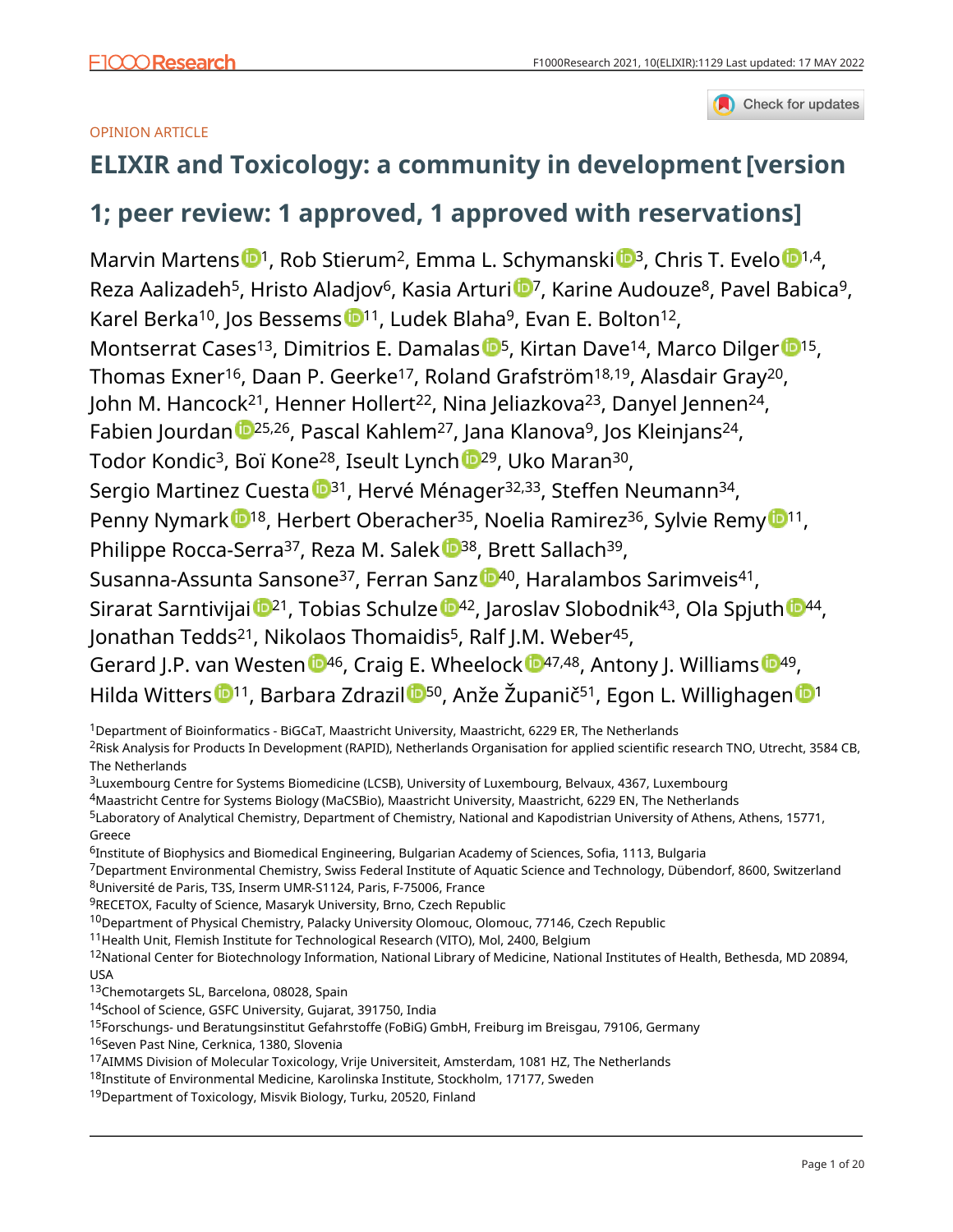<sup>20</sup>Department of Computer Science, Heriot-Watt University, Edinburgh, UK <sup>21</sup>ELIXIR Hub, Wellcome Genome Campus, Cambridge, CB10 1SD, UK <sup>22</sup>Department Evolutionary Ecology & Environmental Toxicology (E3T), Goethe-University, Frankfurt, D-60438, Germany <sup>23</sup>Ideaconsult Ltd., Sofia, Bulgaria <sup>24</sup>Department of Toxicogenomics, Maastricht University, Maastricht, 6200 MD, The Netherlands <sup>25</sup>Toxalim (Research Centre in Food Toxicology), Université de Toulouse, INRAE, ENVT, INP-Purpan, UPS, Toulouse, France <sup>26</sup>MetaboHUB, National Infrastructure of Metabolomics and Fluxomics, Toulouse, France <sup>27</sup>Scientific Network Management SL, Barcelona, 08015, Spain <sup>28</sup>Faculty of Pharmacy, Malaria Research and Training Center, Bamako, BP:1805, Mali <sup>29</sup>School of Geography, Earth and Environmental Sciences, University of Birmingham, Edgbaston, Birmingham, B15 2TT, UK <sup>30</sup>Department of Chemistry, University of Tartu, Tartu, 50411, Estonia <sup>31</sup>Data Sciences and Quantitative Biology, Discovery Sciences, AstraZeneca, Cambridge, UK 32Bioinformatics and Biostatistics Hub, Institut Pasteur, Université de Paris, Paris, F-75015, France <sup>33</sup>Institut Français de Bioinformatique, Evry, F-91000, France 34Research group Bioinformatics and Scientific Data, Leibniz Institute of Plant Biochemistry, Halle, 06120, Germany <sup>35</sup>Institute of Legal Medicine and Core Facility Metabolomics, Medical University of Innsbruck, Innsbruck, A-6020, Austria 3<sup>6</sup>Institut d'Investigacio Sanitaria Pere Virgili-Universitat Rovira i Virgili, Tarragona, 43007, Spain <sup>37</sup>Data Readiness Group, Department of Engineering Science, University of Oxford, Oxford, UK <sup>38</sup>International Agency for Research on Cancer, World Health Organisation, Lyon, 69372, France <sup>39</sup>Department of Environment and Geography, University of York, UK, York, YO10 5NG, UK <sup>40</sup>Research Programme on Biomedical Informatics (GRIB), Hospital del Mar Medical Research Institute (IMIM), Department of Experimental and Health Sciences, Pompeu Fabra University (UPF), Barcelona, 08003, Spain <sup>41</sup>National Technical University of Athens, Athens, 15780, Greece <sup>42</sup>Helmholtz Centre for Environmental Research - UFZ, Leipzig, 04318, Germany <sup>43</sup>Environmental Institute, Koš, 97241, Slovakia <sup>44</sup>Department of Pharmaceutical Biosciences and Science for Life Laboratory, Uppsala University, Uppsala, SE-75124, Sweden <sup>45</sup>School of Biosciences, University of Birmingham, Edgbaston, Birmingham, B15 2TT, UK

<sup>46</sup>Division of Drug Discovery and Safety, Leiden Academic Center for Drug Research, Leiden, 2333 CC, The Netherlands

<sup>47</sup>Department of Medical Biochemistry and Biophysics, Karolinska Institute, Stockholm, 17177, Sweden

48Department of Respiratory Medicine and Allergy, Karolinska University Hospital, Stockholm SE-141-86, Sweden 49Center for Computational Toxicology and Exposure, United States Environmental Protection Agency, Research Triangle Park, NC 27711, USA

<sup>50</sup>Department of Pharmaceutical Sciences, University of Vienna, Vienna, 1090, Austria

51 Department Biotechnology and Systems Biology, National Institute of Biology, Ljubljana, 1000, Slovenia

| v1 | First published: 08 Nov 2021, 10(ELIXIR):1129<br>https://doi.org/10.12688/f1000research.74502.1 |
|----|-------------------------------------------------------------------------------------------------|
|    | Latest published: 08 Nov 2021, 10(ELIXIR):1129                                                  |
|    | https://doi.org/10.12688/f1000research.74502.1                                                  |

## **Abstract**

Toxicology has been an active research field for many decades, with academic, industrial and government involvement. Modern omics and computational approaches are changing the field, from merely disease-specific observational models into target-specific predictive models. Traditionally, toxicology has strong links with other fields such as biology, chemistry, pharmacology and medicine. With the rise of synthetic and new engineered materials, alongside ongoing prioritisation needs in chemical risk assessment for existing chemicals, early predictive evaluations are becoming of utmost importance to both scientific and regulatory purposes. ELIXIR is an intergovernmental organisation that brings together life science resources from across Europe. To coordinate the linkage of various

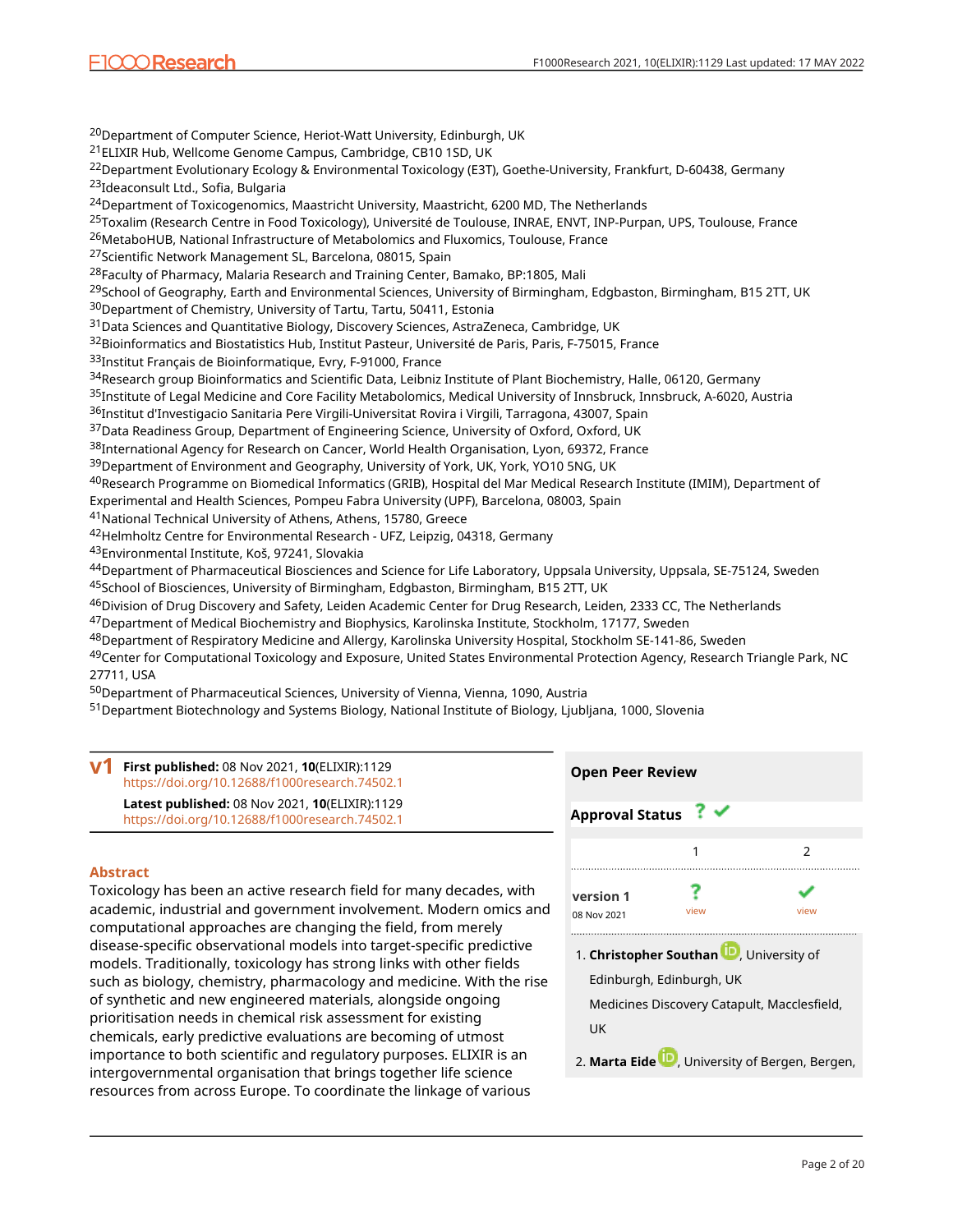life science efforts around modern predictive toxicology, the establishment of a new ELIXIR Community is seen as instrumental. In the past few years, joint efforts, building on incidental overlap, have been piloted in the context of ELIXIR. For example, the EU-ToxRisk, diXa, HeCaToS, transQST, and the nanotoxicology community have worked with the ELIXIR TeSS, Bioschemas, and Compute Platforms and activities. In 2018, a core group of interested parties wrote a proposal, outlining a sketch of what this new ELIXIR Toxicology Community would look like. A recent workshop (held September 30th to October 1st, 2020) extended this into an ELIXIR Toxicology roadmap and a shortlist of limited investment-high gain collaborations to give body to this new community. This Whitepaper outlines the results of these efforts and defines our vision of the ELIXIR Toxicology Community and how it complements other ELIXIR activities.

#### **Keywords**

Toxicology, ELIXIR, interoperability, FAIR

#### Norway

Centre for Digital Life Norway, Bergen, Norway

Any reports and responses or comments on the article can be found at the end of the article.



This article is included in the **[ELIXIR](https://f1000research.com/gateways/elixir)** gateway.



This article is included in the [Nanotoxicology](https://f1000research.com/collections/nanotoxicology) collection.

**Corresponding authors:** Marvin Martens ([marvin.martens@maastrichtuniversity.nl\)](mailto:marvin.martens@maastrichtuniversity.nl), Egon L. Willighagen ( [egon.willighagen@maastrichtuniversity.nl](mailto:egon.willighagen@maastrichtuniversity.nl))

**Author roles: Martens M**: Conceptualization, Writing – Original Draft Preparation, Writing – Review & Editing; **Stierum R**: Conceptualization, Writing – Original Draft Preparation, Writing – Review & Editing; **Schymanski EL**: Conceptualization, Writing – Original Draft Preparation, Writing – Review & Editing; **Evelo CT**: Conceptualization, Writing – Original Draft Preparation, Writing – Review & Editing; **Aalizadeh R**: Writing – Review & Editing; **Aladjov H**: Writing – Review & Editing; **Arturi K**: Writing – Review & Editing; **Audouze K**: Writing – Review & Editing; **Babica P**: Writing – Review & Editing; **Berka K**: Writing – Review & Editing; **Bessems J**: Writing – Original Draft Preparation, Writing – Review & Editing; **Blaha L**: Writing – Review & Editing; **Bolton EE**: Writing – Review & Editing; **Cases M**: Writing – Review & Editing; **Damalas DΕ**: Writing – Review & Editing; **Dave K**: Writing – Review & Editing; **Dilger M**: Writing – Review & Editing; **Exner T**: Writing – Original Draft Preparation, Writing – Review & Editing; **Geerke DP**: Writing – Original Draft Preparation, Writing – Review & Editing; **Grafström R**: Writing – Original Draft Preparation, Writing – Review & Editing; **Gray A**: Writing – Review & Editing; **Hancock JM**: Writing – Review & Editing; **Hollert H**: Writing – Review & Editing; **Jeliazkova N**: Writing – Original Draft Preparation, Writing – Review & Editing; **Jennen D**: Writing – Original Draft Preparation, Writing – Review & Editing; **Jourdan F**: Writing – Review & Editing; **Kahlem P**: Writing – Review & Editing; **Klanova J**: Writing – Review & Editing; **Kleinjans J**: Writing – Original Draft Preparation, Writing – Review & Editing; **Kondic T**: Writing – Review & Editing; **Kone B**: Writing – Review & Editing; **Lynch I**: Writing – Original Draft Preparation, Writing – Review & Editing; **Maran U**: Writing – Review & Editing; **Martinez Cuesta S**: Writing – Review & Editing; **Ménager H**: Writing – Original Draft Preparation, Writing – Review & Editing; **Neumann S**: Writing – Review & Editing; **Nymark P**: Writing – Original Draft Preparation, Writing – Review & Editing; **Oberacher H**: Writing – Review & Editing; **Ramirez N**: Writing – Review & Editing; **Remy S**: Writing – Review & Editing; **Rocca-Serra P**: Writing – Review & Editing; **Salek RM**: Writing – Review & Editing; **Sallach B**: Writing – Review & Editing; **Sansone SA**: Writing – Review & Editing; **Sanz F**: Writing – Review & Editing; **Sarimveis H**: Writing – Original Draft Preparation, Writing – Review & Editing; **Sarntivijai S**: Writing – Review & Editing; **Schulze T**: Writing – Review & Editing; **Slobodnik J**: Writing – Review & Editing; **Spjuth O**: Writing – Original Draft Preparation, Writing – Review & Editing; **Tedds J**: Writing – Review & Editing; **Thomaidis N**: Writing – Review & Editing; **Weber RJM**: Writing – Review & Editing; **van Westen GJP**: Writing – Review & Editing; **Wheelock CE**: Writing – Review & Editing; **Williams AJ**: Writing – Review & Editing; **Witters H**: Writing – Review & Editing; **Zdrazil B**: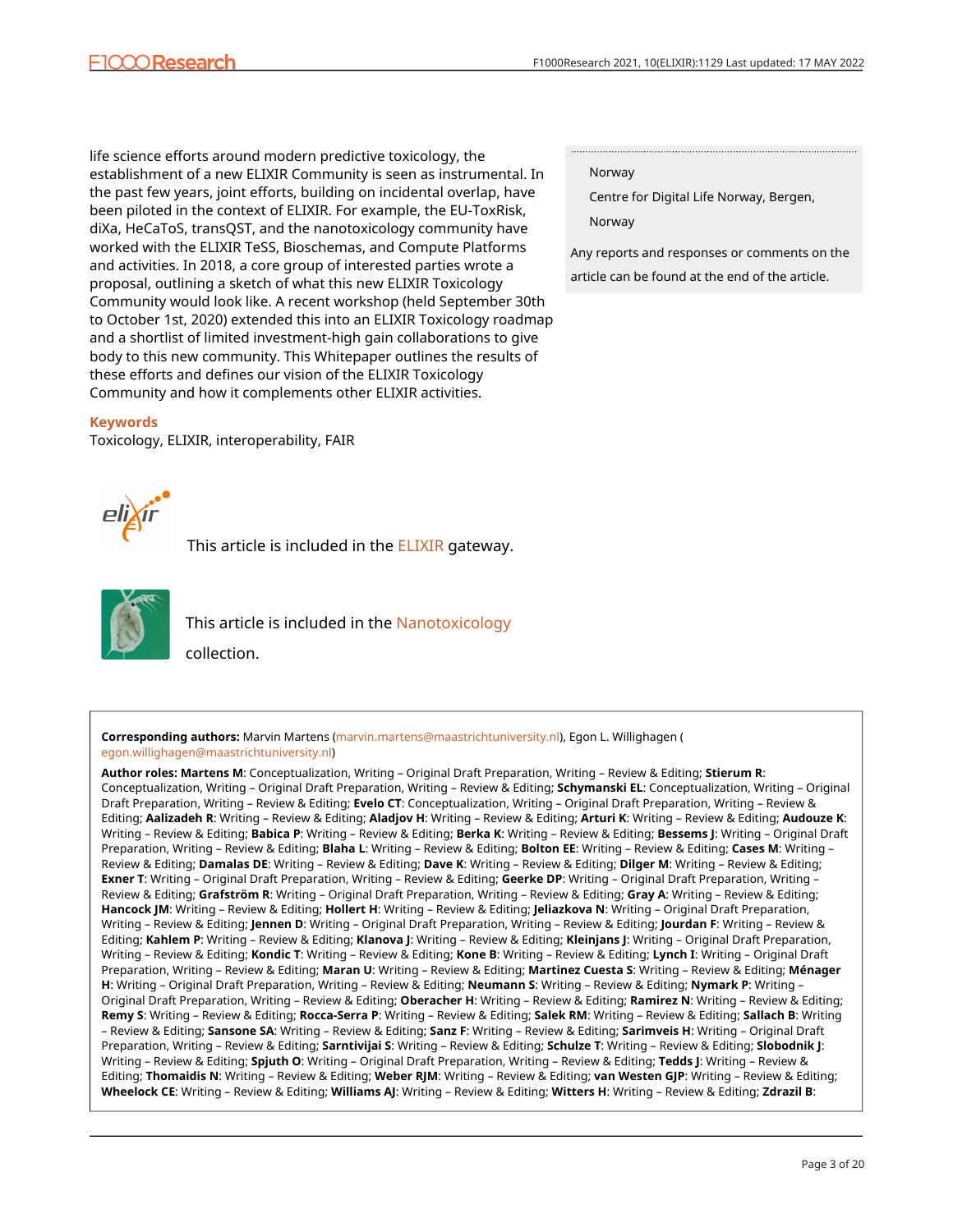Writing – Review & Editing; **Županič A**: Writing – Review & Editing; **Willighagen EL**: Conceptualization, Writing – Original Draft Preparation, Writing – Review & Editing

**Competing interests:** No competing interests were disclosed.

**Grant information:** This work received funding from the European Union's Horizon 2020 research infrastrcuture programme via the OpenRiskNet project under grant agreement No. 731075. This project has received funding from the European Union's Horizon 2020 research and innovation programme under grant agreement No. 681002 (EU-ToxRisk). This project has received funding from the European Union's Horizon 2020 research and innovation programme under grant agreement No. 814572. SN acknowledges BMBF funding under grant number 031L0107. This work was supported by OBERON (https://oberon-4eu.com), a project funded by the European Union's Horizon 2020 research and innovation program under the grant agreement No. 825712. This work was supported by the European Union,'s Horizon 2020 research and innovation program HBM4EU, grant agreement No. 733032 (https://www.hbm4eu.eu). Supported by the European Union's Horizon 2020 programme under the Marie Skłodowska-Curie grant agreement No. 859891. Where authors are identified as personnel of the International Agency for Research on Cancer/World Health Organization, the authors alone are responsible for the views expressed in this article, and they do not necessarily represent the decisions, policy, or views of the International Agency for Research on Cancer/World Health Organization. This work was supported by the European Union,'s Horizon 2020 research and innovation program HARMLESS, grant agreement No. 953183. This work was supported by the European Union,'s Horizon 2020 research and innovation program Gov4Nano, grant agreement No. 814401. This work was supported by the Swedish Fund for Research Without Animal Experiments under grant number N2020-0005. This work was supported by the European Union,'s Horizon 2020 research and innovation program NTS-EXPOSURE, Grant agreement ID: 896141. This work was supported by the European Union,'s LIFE program LIFE-APEX, Grant agreement ID: LIFE17 ENV/SK/000355. This study was funded by the German Environment Agency within the PHION project (grant number 3718 674150). The Data Readiness Group is supported, in this ELIXIR Community, by the H2020 Precision Toxicology project (H2020-EU 965406). The Data Readiness Group is supported, in this ELIXIR Community, by the Wellcome ISA-InterMine project (208381/A/17/Z). The Data Readiness Group is supported, in this ELIXIR Community, by the Wellcome FAIRsharing project (212930/Z/18/Z). This work received funding from the European Union's Horizon 2020 research and innovation programme RiskGONE Project under grant agreement No. 814425. NR's research is funded by a Miguel Servet contract (CO19/00060) from Instituto de Salud Carlos III, cofinanced by the European Union. UM (Uni. of Tartu) is grateful for support to Ministry of Education and Research, Republic of Estonia through Estonian Research Council (grant number IUT34-14) and to European Union European Regional Development Fund through Foundation Archimedes (grant number TK143, Centre of Excellence in Molecular Cell Engineering). Development and Implementation of a Sustainable Modelling Platform for NanoInformatics. Linking LRI Ambit chemoinformatic system with the IUCLID substance database to support read-across of substance endpoint data and category formation. This work was supported by the French Ministry of Research and National Research Agency as part of the French MetaboHUB, the national metabolomics and fluxomics infrastructure (Grant ANR-INBS-0010). This project has received funding from the European Union's Horizon 2020 research and innovation program under grant agreement GOLIATH No. 825489. Where authors are identified as personnel of the International Agency for Research on Cancer/World Health Organization, the authors alone are responsible for the views expressed in this article, and they do not necessarily represent the decisions, policy, or views of the International Agency for Research on Cancer/World Health Organization. The views expressed in this manuscript are solely those of the authors and do not represent the policies of the U.S. Environmental Protection Agency. Mention of trade names of commercial products should not be interpreted as an endorsement by the U.S. Environmental Protection Agency.

*The funders had no role in study design, data collection and analysis, decision to publish, or preparation of the manuscript.*

**Copyright:** © 2021 Martens M *et al*. This is an open access article distributed under the terms of the [Creative Commons Attribution](http://creativecommons.org/licenses/by/4.0/) [License](http://creativecommons.org/licenses/by/4.0/), which permits unrestricted use, distribution, and reproduction in any medium, provided the original work is properly cited.

**How to cite this article:** Martens M, Stierum R, Schymanski EL *et al.* **ELIXIR and Toxicology: a community in development [version 1; peer review: 1 approved, 1 approved with reservations]** F1000Research 2021, **10**(ELIXIR):1129 <https://doi.org/10.12688/f1000research.74502.1>

**First published:** 08 Nov 2021, **10**(ELIXIR):1129 <https://doi.org/10.12688/f1000research.74502.1>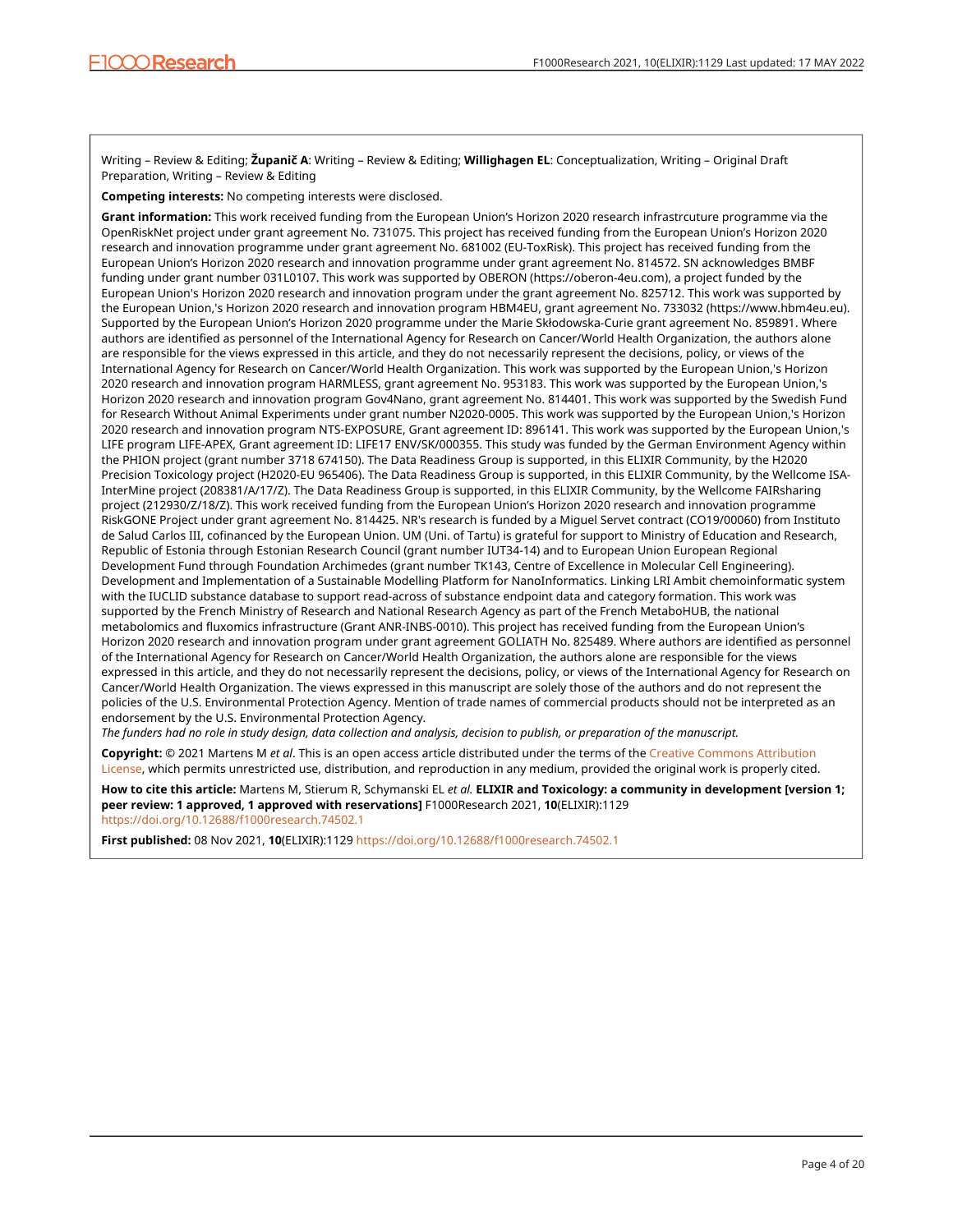#### Introduction of the ELIXIR Toxicology Community

Toxicology as a field tries to understand the negative consequences that may arise from the interactions of chemicals with living organisms. In this ELIXIR (European life-sciences Infrastructure for biological Information)<sup>[1](#page-13-0)</sup> Community, the focus will be primarily the protection of human health. There are a number of both chemical and biological "interoperability" issues key to the toxicology field that translate into data interoperability issues. These include the connection between the action and activity of a particular chemical compound to its effective amount available at a biological target (the link between toxicodynamics and toxicokinetics). Typically this is also a link between biological data analysis (including large-scale multi-omics) and kinetic modelling. Other examples include interactions between a compound and its target (a protein, nucleic sequence or membrane structure for instance). This is primarily based on the interplay between chemistry (the chemical structure and, for example, its related properties in terms of functional groups, charge, shape and related binding affinity) and biochemistry (like biomolecular 3D structures). Also, mixture toxicity needs to be considered as combinations of chemicals with synergistic or antagonistic behaviour, or a combination thereof. While chemicals with similar modes of action may act in terms of concentration addition, those with different modes may rather act according to independent action.<sup>[2,3](#page-13-0)</sup> Substances with low toxicity may interact in concentration addition rather than as excess toxicity drivers of one compound. Often there is a need to translate the knowledge about one compound into knowledge about other compounds, where approaches like quantitative structure-activity relationships (QSARs) help to elucidate this knowledge and predict required property and toxicity, and in more general when "read-across approaches" come into play that are based on chemical data only, biological data only, or are hybrid.<sup>[4,5](#page-13-0)</sup> These again need detailed information about the relationships between related chemical compounds, specific properties and toxicological endpoints and, when considering chemical-biological interactions, details regarding both the chemical structures and adequate descriptions of the biological targets. Since toxicological endpoints can be represented in a myriad of ways, the toxicological effect data are often scattered over multiple repositories and databases hosting different types of data; i.e. chemical structures, toxicity data (in vivo and in vitro), biological target details, and omics data. This itself is not a problem, but the separation and segregation make the data difficult to find and to connect. Currently, many of these deposition databases (where datasets can be archived) do not provide adequate descriptions regarding typical toxicological study designs and parameters, quality control, data acceptance criteria, or even clear identification of the compounds tested. This all adds to the need for an adequate FAIRification process, to make toxicology data more Findable, Accessible, Interoperable and Reusable (FAIR - see [Go-FAIR](https://www.go-fair.org/fair-principles/)).<sup>[6,7](#page-13-0)</sup>

The field of toxicology would certainly benefit from clear, standardized guidelines for data capture, approaches to integrate and connect across multiple databases, clear data licensing for these data repositories, and tools that support accessing the data (as being developed by the [ELIXIR Converge](https://elixir-europe.org/about-us/how-funded/eu-projects/converge) data brokerage work). Existing study capture tools can be extended with templates defined for toxicology, which end up in a central place (e.g. [Biosamples](https://www.ebi.ac.uk/biosamples/)<sup>[8](#page-13-0)</sup>) with links to omics and other data distributed over technology-specific deposition databases and [BioStudies](https://www.ebi.ac.uk/biostudies/).<sup>[9](#page-13-0)</sup> Relevant portals (e.g. [FAIR](http://FAIRsharing.org)[sharing.org](http://FAIRsharing.org)<sup>[10,11](#page-13-0)</sup>) should then be able to identify these studies, also linking to existing but scattered toxicology databases.

Risk assessment, consisting of hazard identification, characterisation and risk evaluation in relation to exposure, involves expert opinions based on discussions and data interpretation. Streamlining this process is important also because of the huge number of chemicals known and produced in chemistry, biotechnology or food production, with over 350,000 chemicals documented on the global market.<sup>[12](#page-13-0)</sup> However, expert evaluation is and will remain crucial and calls for extensive data provenance both for the actual data (how was it measured, where was it published, whom to give credit for it), and for the risk assessments themselves. Interestingly this process stumbles on problems and solutions that have much in common with other fields, where part of the data need to be hidden and other parts can be publicly accessed, as observed in pilot approaches in genetics, or patient data repositories.

Toxicology, while established as discipline, is also rapidly developing in areas, where, for example, new molecular methods to describe the adverse outcome of exposure to a toxic substance are not yet fully established. This offers opportunities for integration in systems biology approaches building on molecular pathway descriptions that benefit from modern network biology approaches. Compound profiling, where, for example, using omics methods to characterize the effect of compounds on cells, are generally useful for categorizing compounds, or for the development of predictive pathway models. For such studies, the availability of high-quality annotations for compounds is of paramount importance to enable the use of omics profiles in toxicology.

Toxicology is also an applied field. There are important applications of toxicity tests in the regulatory field and large amounts of data are collected for that purpose, often for different (governmental) agencies. Making this data more Findable and Reusable is often seen as an important way to reduce both animal testing and the cost of registration of new compounds. If some data is not available to the public due to ownership by companies or other constraints, indexes should be developed to enable the use of this data in an aggregated form (such as the [SPIN](http://spin2000.net/) index of the Swedish Chemicals agency [\(KEMI](https://kemi.se/en)) and other Nordic chemical agencies). Typically, regulatory use requires very precise and rigid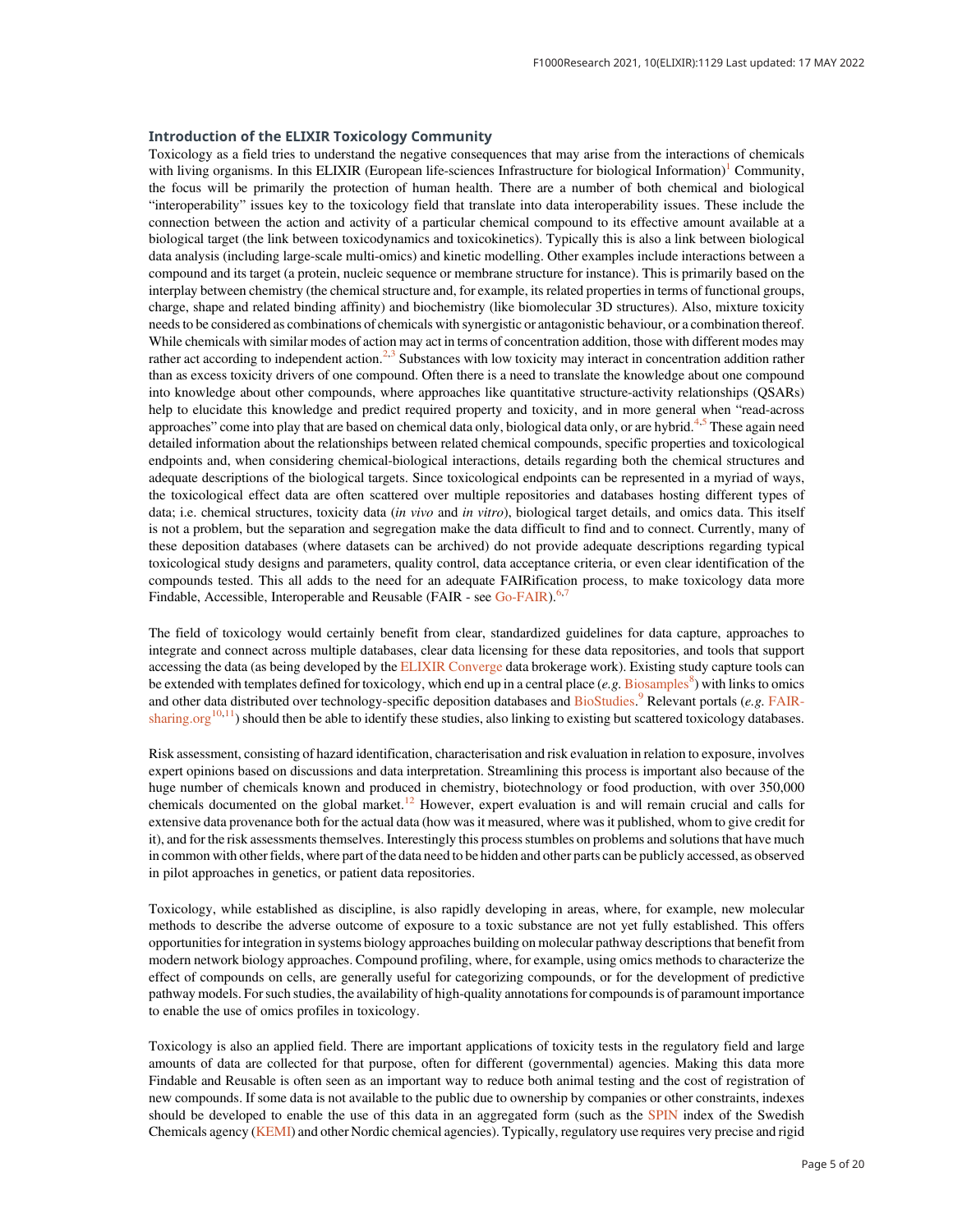descriptions of protocols, including reporting methods. On the other hand, better insights into the toxicological mechanisms, including interactions between chemicals, benefit from more innovative research methods  $(e.g.$  singlecell omics, induced stem cell applications, imaging methods) and from creative development of new analysis methods. While it is beneficial to combine results from both types of approaches (termed New Approach Methods (NAM) in the regulatory field), the corresponding interoperability issues are often quite different.

#### User community

Europe is steadily increasing demands on the risk assessment of chemicals, drugs, cosmetics ingredients and nanomaterials to lead to safer products, resulting in a strong toxicology research community with sub-communities in, for example, the drug development, environmental, nanomaterial and rare-disease areas. Recent changes in European law for animal testing and new demands for testing of lower-volume chemicals and nanomaterials have triggered large-scale research into alternative testing approaches. These activities not only produce new biological and mechanistic insights, but also large amounts of new data, which have to be managed and shared for re-usage to avoid unnecessary duplication of experiments and, in this way, reduce animal testing. The goal is that the combination of data from integrated in vitro and in silico approaches will support (ultimately personalized) risk/benefit health analysis, safer drug innovation with fewer needs to withdraw after registration, a fact-based perception of chemical safety, safe-by-design nanomaterials and sustainable and safe economies.

The European Union supports toxicological and risk assessment projects with various funding programs. Recently, large collections of data have been released, resulting from research clusters, such as [SEURAT-1](http://www.seurat-1.eu/),<sup>[13](#page-13-0)</sup> the EU NanoSafety Cluster (NSC) with [NANoREG](http://www.nanoreg.eu/), [EU-ToxRisk](https://www.eu-toxrisk.eu/),<sup>[14](#page-13-0)</sup> the [NORMAN Network,](https://www.norman-network.net/) and the EU Innovative Medicines Initiative (IMI) funded projects related to drug toxicology, including [eTOX](http://www.e-tox.net/),<sup>[15](#page-13-0)</sup> [eTRANSAFE](http://etransafe.eu/),<sup>[16](#page-13-0)</sup> and [Eurion.](https://eurion-cluster.eu/)<sup>[17](#page-13-0)</sup> Data from these and other projects are becoming available, sometimes as Open Data (e.g. [NANoREG\)](http://www.nanoreg.eu/) and sometimes as FAIR data. An example of the latter is European REACH data, which has recently been made FAIR by the Cefic-LRI-funded project [AMBIT-LRI](http://cefic-lri.org/toolbox/ambit/).<sup>[18](#page-13-0)</sup> Furthermore, the FAIRplus project is collaborating with eTOX on making their data more FAIR, and the new Precision Toxicology will develop a data commons following the FAIR principles.

However, there are a few opportunities for data handling that need to be taken.<sup>[19](#page-13-0),[20](#page-13-0)</sup> Recent studies show how powerful the combination of toxicology information and omics data is, $2^{1,22}$  $2^{1,22}$  $2^{1,22}$  but to be able to obtain the statistical significance to draw these conclusions, data from the US and Japan had to be combined. In contrast to large data sets like [DrugMatrix](https://ntp.niehs.nih.gov/data/drugmatrix/),<sup>[23](#page-13-0)</sup>  $ToxCast/Tox21<sup>24</sup>$  $ToxCast/Tox21<sup>24</sup>$  $ToxCast/Tox21<sup>24</sup>$  and TG-GATEs<sup>[25](#page-13-0)</sup> from these countries, data from European projects is often not sufficiently integrated. Luckily, there are signs that the community is going in the right direction, e.g. the aforementioned data integration by  $dXa$ ,<sup>[26](#page-13-0)</sup> [NANoREG](http://www.nanoreg.eu/) and REACH.<sup>[27](#page-13-0)</sup> With respect to the European Chemical Industry, various authors have been involved in other Cefic-LRI activities related to data management ([AIMT-3,](http://cefic-lri.org/projects/lri-aimt3-umdeco-data-integration-for-endpoints-chemoinformatics-and-omics/) [AIMT-4](http://cefic-lri.org/projects/aimt4-um-deco2-moving-from-deco-towards-oecd/)).

In addition, the eTOX project<sup>[28](#page-13-0)</sup> has established data integration approaches e.g. to enable the development of QSARs relating chemical structures to in vivo toxicopathological outcomes. As such, the project also delivered databases and approaches to ontology development, text mining approaches, and approaches for prediction of drug metabolism and pharmacokinetic features. Moreover, in 2017 the Organisation for Economic Co-operation and Development [\(OECD](http://www.oecd.org/)) performed an online survey underscoring the fact that data integration for safety is of global concern for ultimate risk assessment. The purpose of the resulting knowledge base is the integration of [eCHEMportal](https://www.echemportal.org/echemportal/) (The Global Portal to Information on Chemical Substances<sup>[29](#page-13-0)</sup>), [IUCLID](https://iuclid6.echa.europa.eu/) (International Uniform Chemical Information Database<sup>[30](#page-13-0)</sup>), and OECD's [QSAR Toolbox](https://qsartoolbox.org/)<sup>[31](#page-13-0)</sup> supporting the development of Adverse Outcome Pathways and associated infrastructures  $(AOP-Wiki).$  $(AOP-Wiki).$  $(AOP-Wiki).$ <sup>[32](#page-13-0)</sup> Despite these positive developments, the 'data integration struggle' from various perspectives (omics, computational chemistry and more 'conventional' toxicological data within REACH and pharmaceutical industry setting) remains a challenge.

#### Roadmap

The above initiatives are mainly driven by user communities themselves: chemical industry, funding agencies, pharmaceutical companies, governmental agencies and organisations such as Member State organisations, the OECD and non-governmental organisations (NGOs). [ELIXIR](https://elixir-europe.org/) can contribute strongly to the existing infrastructure projects from a cheminformatics and bioinformatics perspective, providing tools and guidelines, linking and harmonizing the ongoing activities, serving the toxicology users.

For future risk assessment paradigms solely based on human-derived models, and in this way of higher relevance for human adverse effects, $33$  various data types will need to be integrated into and cross the conventional boundaries of risk assessment. This involves external exposure assessment (e.g. via workplace or environmental modelling and measurements<sup>[34](#page-13-0),35</sup>), internal exposure characterisation (ADME-TK (absorption, distribution, metabolism, and excretion - toxicokinetics) e.g. via modelling and biomarker-based detection), toxicodynamics on a molecular level,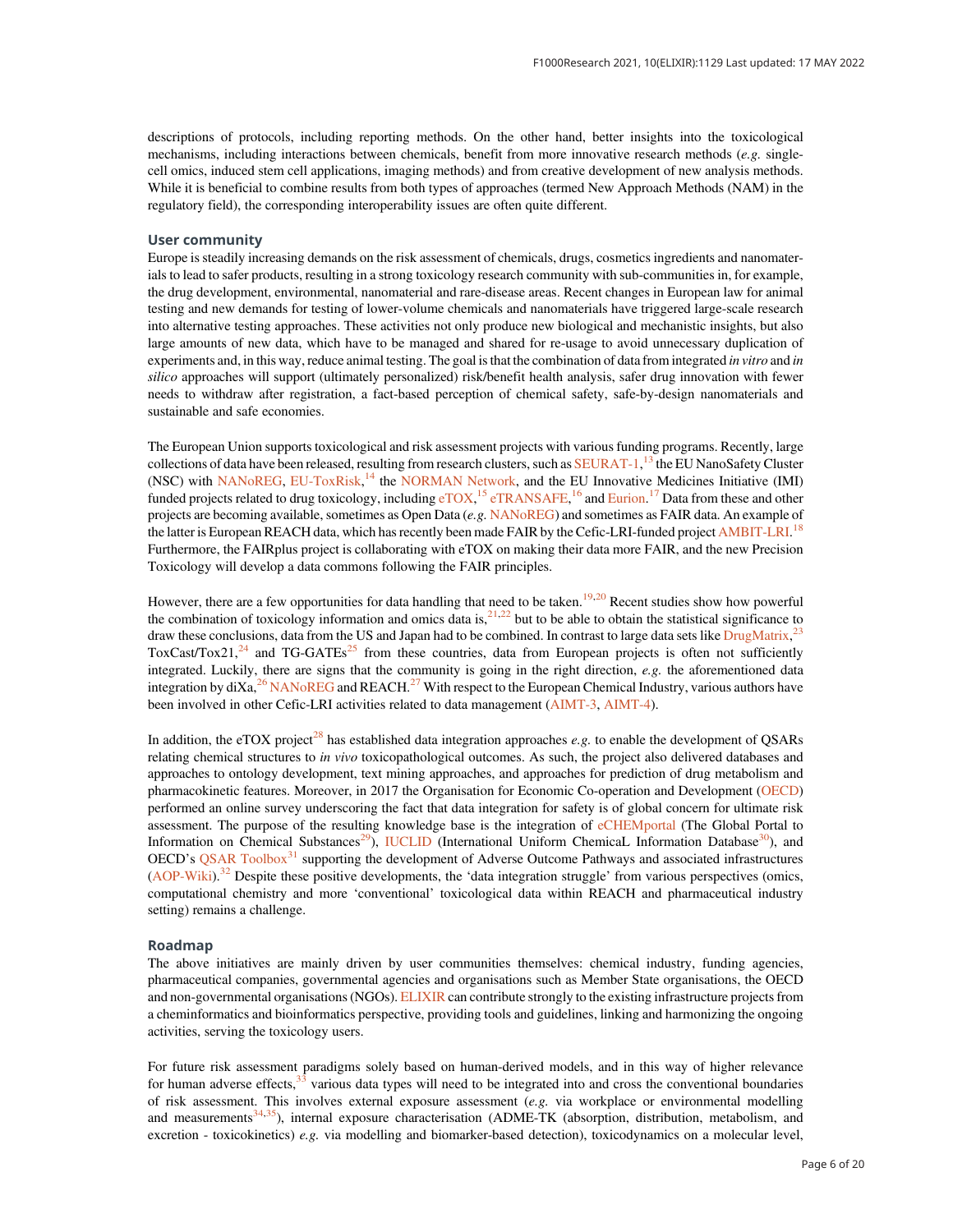and cell and systems biology. In this way, more data-driven mechanism-based evaluations and supporting data can integrate into regulatory risk assessment. There will not only be more but also more diverse data as e.g. internal exposure data may be inferred from biomonitoring data and/or physiologically-based toxicokinetic modelling to estimate target dose available at the active sites involved in the molecular initiating events of Adverse Outcome Pathways (AOPs).

Another relevant topic is the concept of the exposome,  $36-38$  $36-38$  $36-38$  which aims at characterising lifetime exposure (not only to chemicals in the narrowest sense, but also dietary components, lifestyle factors, environmental exposures, etc) in relation to health outcome. Often, vulnerable periods of life (infancy, childhood, and old age) are investigated, and the evaluation also integrates epidemiology. This is one clear demonstration of the trend that the previously distinct areas of toxicology, drug and product design and personalized/precision medicine<sup>[39](#page-13-0)</sup> but also environment and health and epidemiology are moving closer together. Data sharing will be increasingly necessary across these disciplines. High throughput data analysis in exposomics, for instance, shares many parallels with metabolomics and other higher level omics analyses, with an added layer of chemical complexity on top.<sup>38</sup>

The toxicology community is large and well established. The current list of proponents of an ELIXIR Toxicology Community only reflects a subset of a much larger community with a lot of commitments to, and activities around open collaboration. It has clear omics, knowledge management and data infrastructure needs to accommodate the increasing wish to predict toxicology without animal testing (e.g. in SEURAT-1, EU-ToxRisk, eTOX OBERON<sup>40</sup>). Foreseeing this need for better infrastructures, the community has previously contacted ELIXIR for collaboration. Various domain-specific projects exist that service the toxicology community with computational and database knowledge [\(OpenRiskNet,](http://www.openrisknet.org/) [NanoCommons\)](http://www.nanocommons.eu/) that can translate ELIXIR knowledge to the respective communities. These infrastructure projects are the successors of research projects focusing on data management, including  $dXa$ ,  $^{26}$  $^{26}$  $^{26}$  [ToxBank](http://www.toxbank.net/)<sup>[41](#page-13-0)</sup> and [eNanoMapper.](http://www.enanomapper.net/)<sup>[42](#page-14-0)</sup>

To benefit the research community, small and medium-sized enterprises (SMEs) and larger industry, and to enable further future support to regulatory applications and upcoming calls (e.g. Green Deal<sup>43,44</sup>), we need to reach an inclusive ecosystem of data, evaluation and modelling tools. The current separate consortia from different toxicity-related and neighbouring disciplines already work towards data and knowledge that is FAIR.<sup>[6](#page-13-0)</sup> After all, these aspects are essential to efficiently assess the risk of new compounds and materials, as well as combined risks of current stressors  $(e, g)$  under the exposome concept). To further accelerate these activities, more toxicology-related data and knowledge need to be linked, such as on physiologically based toxicokinetic (PBTK) modelling, biological pathways describing affected metabolism and cell biology processes, metabolism, metabolic models and metabolism predictions, drug-response, omics (biological identity), chemical structures and associated metadata (use, hazard, transformations), OSARs, AOPs, REACH dossiers, etc. Simultaneously, an extension towards the human (preclinical toxicology) discipline should be initiated, in which exposure data are combined with internal exposure and early biomarkers of effect data (e.g. from the European Human Biomonitoring Initiative [\(HBM4EU\)](https://www.hbm4eu.eu/)<sup>[45](#page-14-0)</sup> and environmental data from [NORMAN](http://www.norman-network.com/)<sup>46,47</sup>) towards pathways of toxicity. Interoperability with the standardization efforts of clinical research by CDISC is important.

However, to reach such interoperable toxicology, resources need to be better integrated. Despite the work of many projects, their FAIR features can still be improved and applying newly developed FAIR metrics will help steer this.<sup>[48](#page-14-0)</sup> Even though there is overlap in content with existing ELIXIR Communities ([Table 1](#page-7-0), key demands specifically fostering the integration for interoperable toxicology and risk assessment include the following roadmap<sup>19,20</sup>):

- chemical structure interoperability challenges (e.g. links to [ELIXIR Metabolomics Community](https://elixir-europe.org/communities/metabolomics)<sup>49</sup>)
- metadata, open standards (e.g. links to [ELIXIR Interoperability Platform](https://elixir-europe.org/platforms/interoperability), and  $T \text{eSS}^{50}$ )
- continued ontology development (e.g. links to ELIXIR Interoperability Platform and [Ontology Lookup Service](https://www.ebi.ac.uk/ols/index))
- interoperable computation (e.g. links to the [Galaxy](https://galaxyproject.org/community/)<sup>[51](#page-14-0)</sup> and [bio.tools](https://bio.tools/)<sup>[52](#page-14-0)</sup> communities)
- interactions with other [ELIXIR Core Data Resources](https://elixir-europe.org/platforms/data/core-data-resources) (e.g. [Ensembl](https://www.ensembl.org/index.html) and [Europe PMC](https://europepmc.org/))
- interactions with other communities, including nanomedicine and health
- deployment of existing tools and modelling approaches on the ELIXIR Compute infrastructure (also allowing future growth towards risk estimations needing Monte Carlo approaches)
- integration of ELIXIR AAI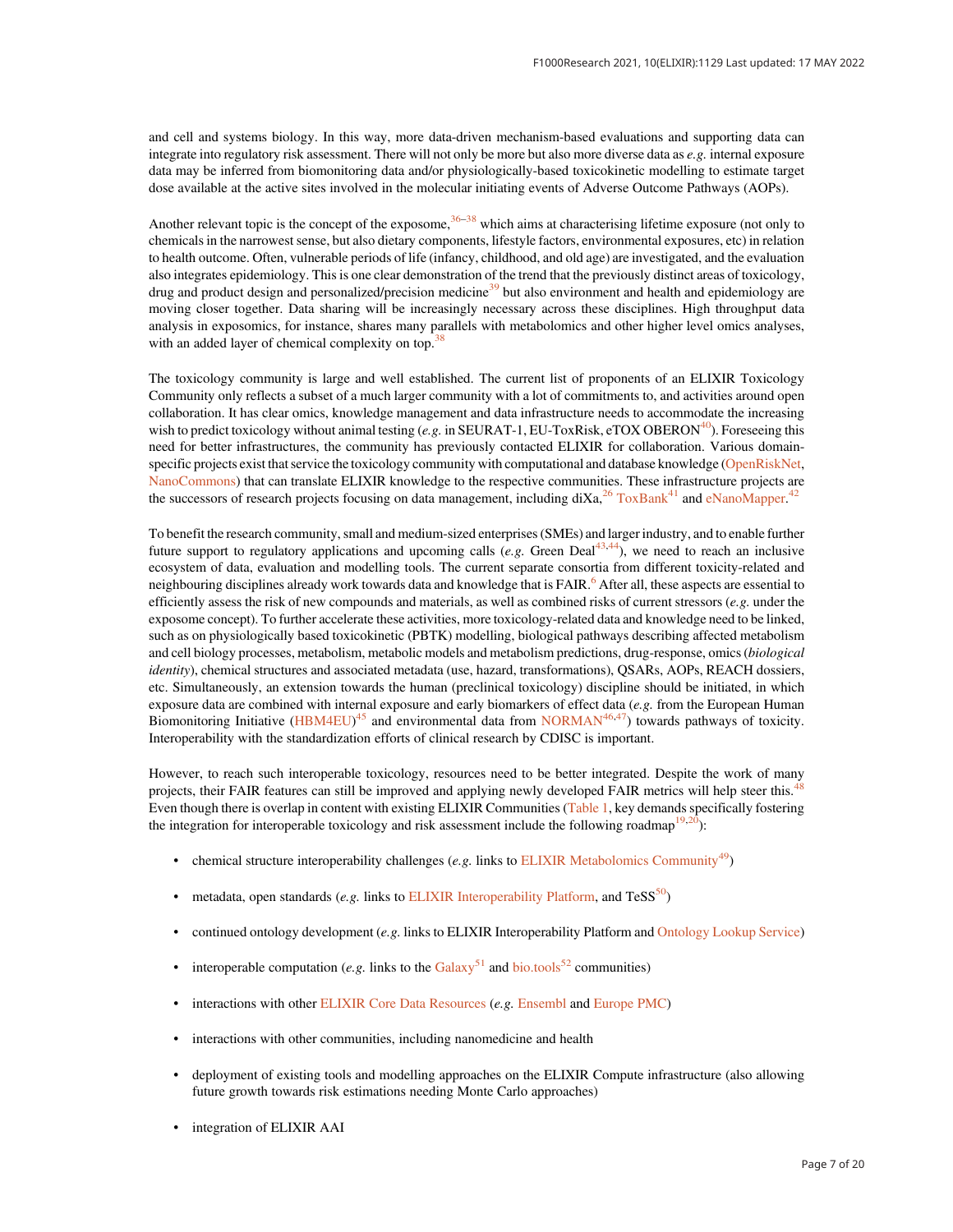|                                                                        | <b>Overlap</b>                                                                                                                                                                                                                                                                                                                                                                                                                                                                         |
|------------------------------------------------------------------------|----------------------------------------------------------------------------------------------------------------------------------------------------------------------------------------------------------------------------------------------------------------------------------------------------------------------------------------------------------------------------------------------------------------------------------------------------------------------------------------|
| <b>Platforms</b>                                                       |                                                                                                                                                                                                                                                                                                                                                                                                                                                                                        |
| <b>Tools</b>                                                           | Semantic annotation of services (e.g. $bio.tools^{52}$ ). Alignment with<br>BioContainers <sup>62</sup> to make toxicology reproducible and redeployable<br>(e.g. OpenRiskNet)                                                                                                                                                                                                                                                                                                         |
| Data                                                                   | BioStudies was co-developed by the CHEMBL-EBI team, and builds on<br>Array Express, <sup>63</sup> an ELIXIR Core Data Resource. Better adoption of the<br>core resources. Sharing toxicology workflows on WorkflowHub                                                                                                                                                                                                                                                                  |
| Compute                                                                | ELIXIR Authentication and Authorisation Infrastructure (AAI) is used<br>by OpenRiskNet. Better and more sustainable compute<br>infrastructure reuse of core elements (ELIXIR AAI, modelling toolsets)                                                                                                                                                                                                                                                                                  |
| Interoperability                                                       | FAIR and Research Data Management (RDM) standards have already<br>been adopted by various projects. Registries of toxicology tools need<br>integration with FAIRsharing; There is a huge identifier mapping<br>service need (also for ontology mapping and chemical (sub)<br>structures), Common Workflow Language (CWL) <sup>69</sup> as interoperability<br>for workflow, and standardized data exchange formats like the<br>Investigation-Study-Assay (ISA) standard. <sup>64</sup> |
| <b>Training</b>                                                        | Bioschemas annotated tutorials. Several projects have training tasks<br>that could be added to TeSS, already partially automated.                                                                                                                                                                                                                                                                                                                                                      |
| Communities                                                            |                                                                                                                                                                                                                                                                                                                                                                                                                                                                                        |
| 3D-bioinfo & Intrinsically Disordered<br>Proteins (IDP)                | Structural information about molecular actions of toxic compounds,<br>molecular initiating events in AOPs                                                                                                                                                                                                                                                                                                                                                                              |
| Galaxy                                                                 | Application Programming Interface (API) standards and ontological<br>annotation of APIs                                                                                                                                                                                                                                                                                                                                                                                                |
| <b>Marine Metagenomics</b>                                             | Ecotoxicology data reflects effects on populations of species                                                                                                                                                                                                                                                                                                                                                                                                                          |
| <b>Plant Sciences</b>                                                  | Ecotoxicology data reflects effects of toxicants on plants                                                                                                                                                                                                                                                                                                                                                                                                                             |
| <b>Metabolomics</b>                                                    | Toxicants Chemical identifiers, data standards, data repository,<br>common resources                                                                                                                                                                                                                                                                                                                                                                                                   |
| Proteomics                                                             | Data standards and repository for proteomics data                                                                                                                                                                                                                                                                                                                                                                                                                                      |
| Microbial Biotechnology                                                | Chemical transformations in biological systems of toxicants                                                                                                                                                                                                                                                                                                                                                                                                                            |
| Federated Human Data & Human Copy<br><b>Number Variation Community</b> | Federated search, phenotype and genotype data                                                                                                                                                                                                                                                                                                                                                                                                                                          |
| <b>Rare Diseases</b>                                                   | Shared biological pathways and interaction effects between rare<br>diseases and exposure of toxicants                                                                                                                                                                                                                                                                                                                                                                                  |

#### <span id="page-7-0"></span>Table 1. Overlap of the proposed ELIXIR Toxicology Community with ELIXIR platforms and communities.

- InChI implementation for small molecule data
- Spectral database functionality (open implementations)

The concrete steps forward proposed in this roadmap include:

- 1. Leverage from open solutions (models, ontologies, educational material, standards etc) developed by past and ongoing toxicology and ELIXIR projects
- 2. Connect more closely with the core ELIXIR resources (FAIR data, database interoperability, etc), strengthen and connect the inclusive communities that have evolved over the past few years ([OpenTox](https://www.opentox.net/), eNanoMapper, diXa, OpenRiskNet, NORMAN) and older communities like the Federation of European Toxicologists & European Societies of Toxicology [\(EUROTOX\)](http://www.eurotox.com/), the Society of Environmental Toxicology and Chemistry [\(SETAC\)](https://www.setac.org/page/SEAbout) and [European Environmental Mutagenesis and Genomics Society](https://www.eemgs.eu/) (EEMGS, formerly known as EEMS)
- 3. Develop open community standards to support common interest (ontologies, APIs, data formats, deposition databases and publication recommendations)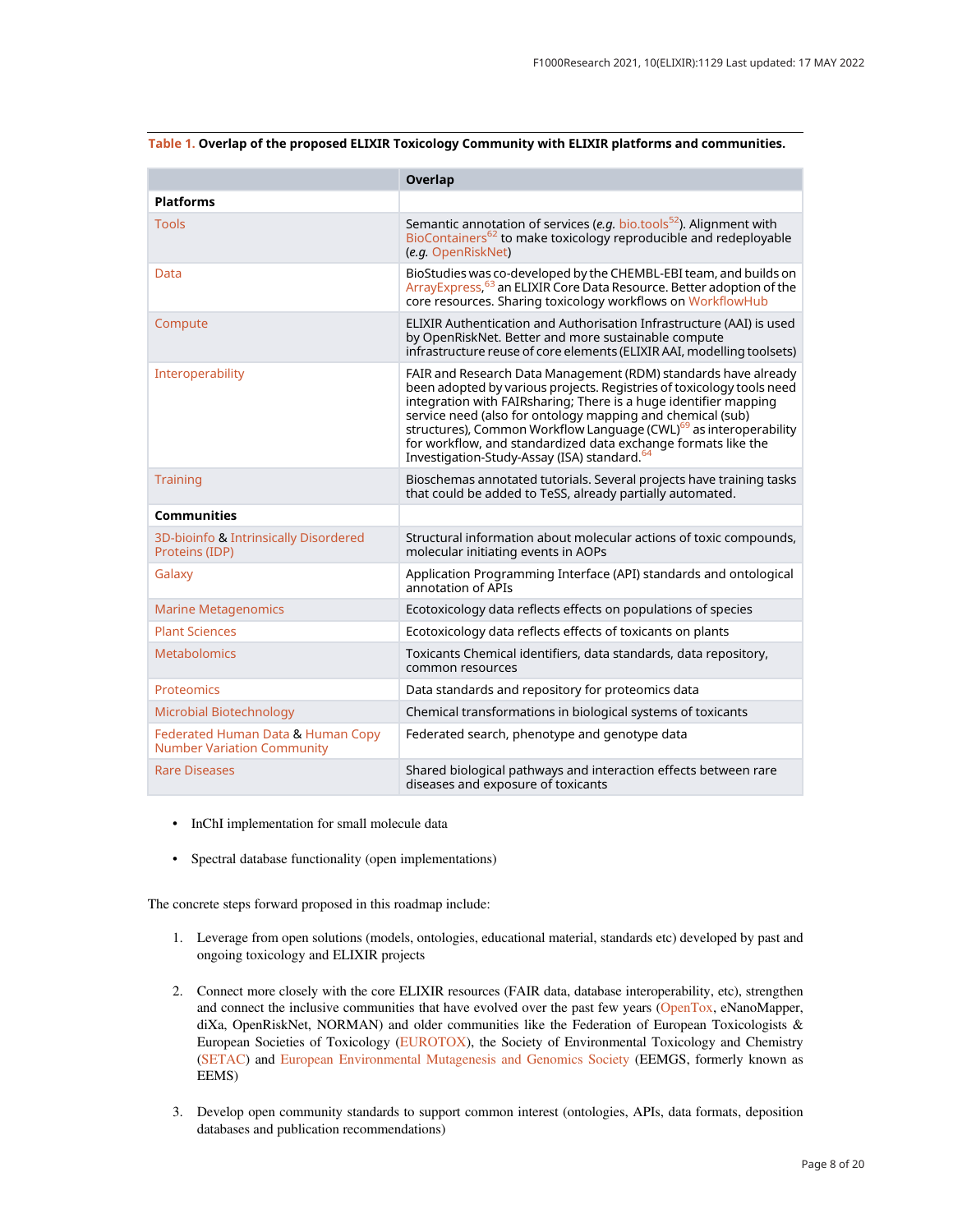|                  | <b>Existing collaboration/Reuse</b>                                                                          | <b>Anticipated collaboration</b>                                                                                                                                                        |
|------------------|--------------------------------------------------------------------------------------------------------------|-----------------------------------------------------------------------------------------------------------------------------------------------------------------------------------------|
| Tools            | Semantic annotation of services<br>$(e.g. \text{ bio.tools})$                                                | Alignment with BioContainers of toxicology<br>workflow efforts (e.g. OpenRiskNet)                                                                                                       |
| Data             | diXa was co-developed by the CHEMBL-EBI<br>team, and builds on ArrayExpress an ELIXIR<br>Core Data Resources | Better adoption of these Resources                                                                                                                                                      |
| Compute          |                                                                                                              | Better and more sustainable compute<br>infrastructure reuse of core elements (ELIXIR<br>AAI, modelling toolsets)                                                                        |
| Interoperability | FAIR and RDM standards have already been<br>adopted by various projects                                      | Registries of toxicology tools need<br>integration with FAIRsharing; There is a huge<br>identifier mapping service need (also for<br>ontology mapping and chemical (sub)<br>structures) |
| Training         | Bioschemas annotated tutorials                                                                               | Several projects have training tasks that could<br>be added to TeSS, already partially<br>automated                                                                                     |

#### Table 2. Examples of existing and anticipated collaboration.

Specifically, we will continue to grow the list of involved toxicology research groups, projects, and ELIXIR Node activities. This Community has already held a joint meeting to select the key priorities and use cases (see Tables 2 and [3\)](#page-9-0), resulting in this positioning paper. The ELIXIR Toxicology Community will continue to expand and search for contributors with relevant expertise as the community and activities mature. By bootstrapping from Open Science approaches developed in aforementioned projects (*e.g.* Open  $PHACTS<sup>53</sup>$ ), the new Community will focus on mutual benefit, an open and inclusive community, solving practical community problems. The goal is not to design domainspecific approaches, but a pragmatic approach that provides FAIR and open tools from the start, allowing all toxicology and neighbouring communities to benefit from these harmonized solutions. The inclusive community will involve the existing sub-communities in pharmaceuticals, *e.g.* from eTOX, [transQST,](http://transqst.org/)<sup>[54](#page-14-0)</sup> and [eTRANSAFE,](http://etransafe.eu/)<sup>[16](#page-13-0)</sup> cosmetic ingredients, e.g. from SEURAT-1, high and low-volume chemicals, e.g. from HBM4EU and soon from Horizon Europe Partnership for the Assessment of Risk from Chemicals  $(PARC)$ ,  $47$  or from different Cefic-LRI (Lang-Range Research Initiative) projects, and nanomaterials, via the NanoSafety Cluster, building on shared needs and community solutions and strongly aligned to other ELIXIR communities. Open licensing and interfaces (ontologies, standards, formats) will encourage new solutions and collaborations, which will be accessible to any organisation and every project within and outside Europe. This will allow close interoperability with toxicology communities outside Europe that also use open approaches, while at the same time allowing compatibility with closed approaches too. This dual model has been demonstrated successfully in recent projects. A prioritized roadmap is essential; the label "ELIXIR Community" would enable us to set priorities at a level above the individual projects. Existing components that will give this Community an initial boost, include, software (e.g. AMBIT with OpenTox API<sup>55</sup>), databases (e.g. diXa, eNanoMapper, AMBIT-LRI, [NORMAN-SLE,](https://www.norman-network.com/nds/SLE/) [MassBank\)](https://massbank.eu/MassBank/), ontologies (e.g. the eNanoMapper ontology,  $56$  AOP ontology $57$ ), interoperability concepts (e.g. annotation of OpenAPIs, in collaboration with bio.tools, semantic structural searches with [IDSM](https://idsm.elixir-czech.cz/)), teaching/education material (Bioschemas annotation of outreach activities, in collaboration with TeSS), and virtual infrastructures (e.g. [OpenRiskNet Virtual](https://openrisknet.org/e-infrastructure/) [Research Environment](https://openrisknet.org/e-infrastructure/) and the [NORMAN Digital Sample Freezing Platform\)](https://norman-data.net/). However, each of these approaches would benefit from integration in the ELIXIR Platforms (see examples in [Table 1](#page-7-0)) and with Core and National Resources. Various existing ELIXIR Communities need similar solutions, e.g. for chemical structure handling, toxicology needs proteomics and metabolomics, toxicology involves human data, and ecotoxicology has significant impact on crops and health.

The following projects have been adopting and integrating FAIR toxicology concepts, but need integration with ELIXIR Platforms and Communities: eTOX, NanoCommons (NanoSafety Cluster), EU-ToxRisk, OpenRiskNet, OpenTox Foundation, Open PHACTS Foundation, and the diXa platform. Many other projects have a specific scientific focus but also need integration and some will work on the FAIR concepts. A non-exhaustive list is [ACEnano,](http://www.acenano-project.eu/) [SmartNanoTox,](http://www.smartnanotox.eu/) HeCaToS, NewGeneris, [EnviroGenoMarkers,](http://www.envirogenomarkers.net/) [EXPOsOMICS,](https://exposomics-project.eu/live-exposome.pantheonsite.io/index.html) [HELIX,](https://www.projecthelix.eu/) ASAT.<sup>[58](#page-14-0)</sup> [PATROLS](https://www.patrols-h2020.eu/), and [HEALS](http://www.heals-eu.eu/), as well as new projects e.g. new Horizon 2020 projects RISK-HUNT3R and HARMLESS and the new Horizon Europe project PARC. Companies and organisations will profit from this Community either as users or as providers of services on top of the infrastructure, including [ECHA](https://echa.europa.eu/) (FI), [Edelweiss Connect](http://www.edelweissconnect.com/) (CH), [IdeaConsult Ltd.](https://www.ideaconsult.net/) (BG), [Misvik Biology](https://www.misvik.com/) (FI), [TNO](https://www.tno.nl/) (NL), [Seven Past Nine](https://sevenpastnine.com/) (SI), and the [Swedish Academic Consortium for Chemical Safety](https://www.swaccs.se/) (SwACCS, SE). Industries showed a strong interest in toxicology, demonstrated by their activities: [Cosmetics Europe](https://cosmeticseurope.eu/) was participant in the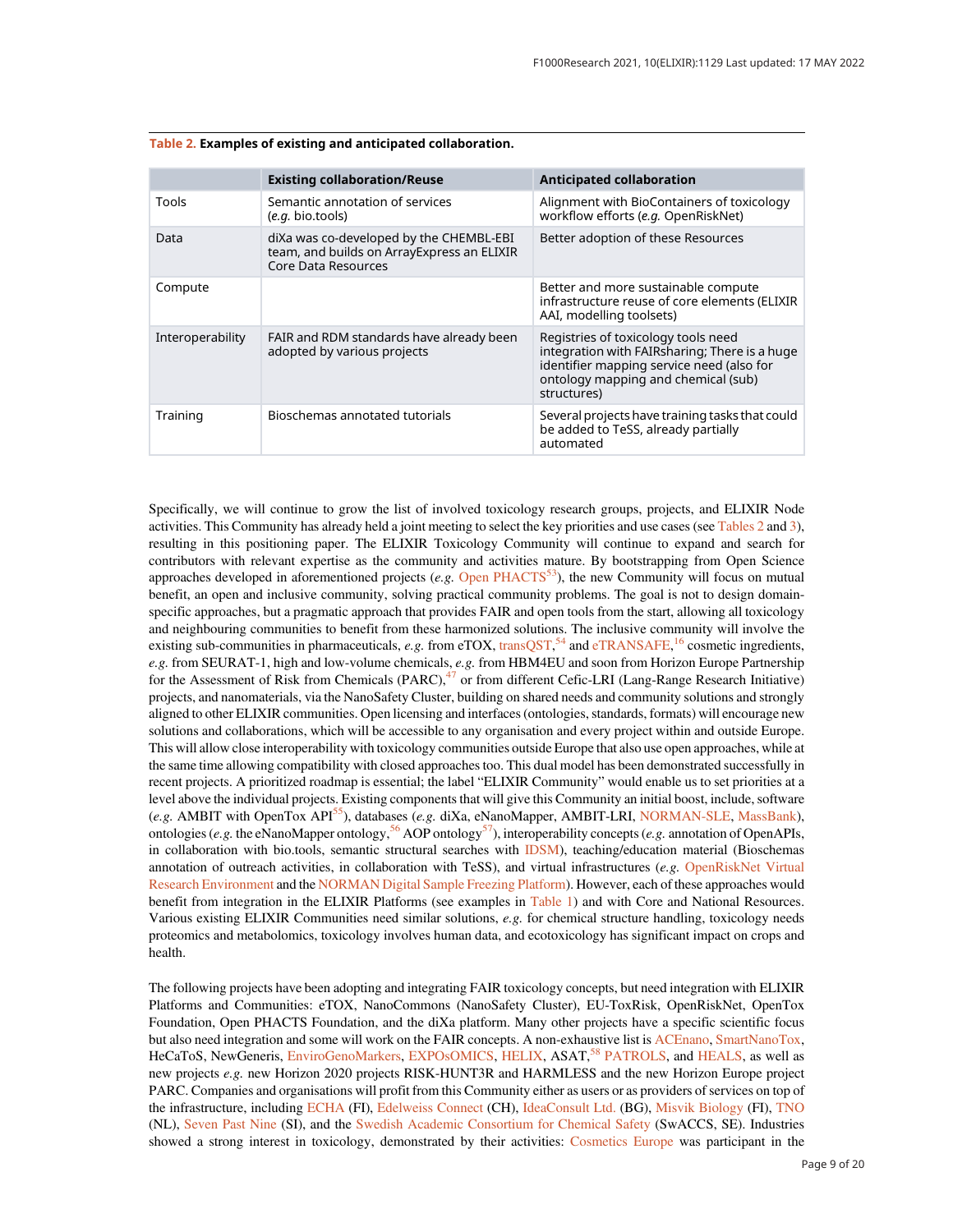<span id="page-9-0"></span><mark>Table 3. The Toxicology Community roadmap is roughly defined by three themes (steps). Each step comes with a 10-year aim, further detailed with possible work that could<br>be done in ELIXIR activities.</mark> Table 3. The Toxicology Community roadmap is roughly defined by three themes (steps). Each step comes with a 10-year aim, further detailed with possible work that could be done in ELIXIR activities.

| Roadmap step                                                                                                                                                                                                                                                         | 10-year aim                                                                                                                                                                                                                                                                                                                                                                                                                                                                                                                   | Possible implementation study aim & general<br>criteria                                                                                                                                                                                                                                                                                                                                                                  |  |
|----------------------------------------------------------------------------------------------------------------------------------------------------------------------------------------------------------------------------------------------------------------------|-------------------------------------------------------------------------------------------------------------------------------------------------------------------------------------------------------------------------------------------------------------------------------------------------------------------------------------------------------------------------------------------------------------------------------------------------------------------------------------------------------------------------------|--------------------------------------------------------------------------------------------------------------------------------------------------------------------------------------------------------------------------------------------------------------------------------------------------------------------------------------------------------------------------------------------------------------------------|--|
| software, models, ontologies, standards, or otherwise)<br>allowing the advantages of these solutions to become<br>visible to the whole toxicology community<br>Disseminate existing open solutions (data, database<br>developed among receptive toxicology projects, | 1. Integrating data types across toxicological exposure,<br>estimation), AOPs and Key Event measuring method<br>kinetics, kinetic modelling (toolboxes and parameter<br>dynamics, that support hazard and risk assessment.<br>biological, Adverse Outcome Pathways, chemical<br>Approaches include QSAR, QSARDB, <sup>65</sup> in vitro<br>assessment. Data spanning the toxicological<br>domains, properties, exposure, kinetics and<br>prioritization, hazard assessment, and risk<br>data results, supporting read-across. | e.g. with identifier mapping and solutions to match<br>(c) Disseminate the need of linking database content,<br>(a) Better adoption of the ELIXIR core and national<br>(b) Share teaching material about data exchange<br>between resources on TeSS<br>entries between databases<br>node resources.                                                                                                                      |  |
|                                                                                                                                                                                                                                                                      | 2. Interoperable Software and Predictive Models                                                                                                                                                                                                                                                                                                                                                                                                                                                                               | (c) Explore Common Workflow Language (CWL), port a<br>(a) Explore technical connections between existing<br>platforms (e.g. OpenRiskNet) and the Compute<br>Platform and make them more interoperable,<br>working with ELIXIR Interoperability Platform.<br>(b) Wider adoption of the EDAM ontology <sup>oo</sup> and<br>risk assessment case study as CWL workflow<br>OpenAPI                                           |  |
|                                                                                                                                                                                                                                                                      | 3. Ontology and Standards                                                                                                                                                                                                                                                                                                                                                                                                                                                                                                     | (b) Bioschemas adoption by web databases, and listing<br>(d) Encourage ontology reuse with dissemination of<br>autocorrect, autocomplete and autolookup (e.g.<br>(c) Semantic annotation of assays, cell lines, and<br>(a) Adoption of standards like InChI/InChIKey<br>entering ontology terms as free text with<br>Clinical Data Interchange Standards)<br>Standard Operating Procedures<br>in Bioschemas Live Deploys |  |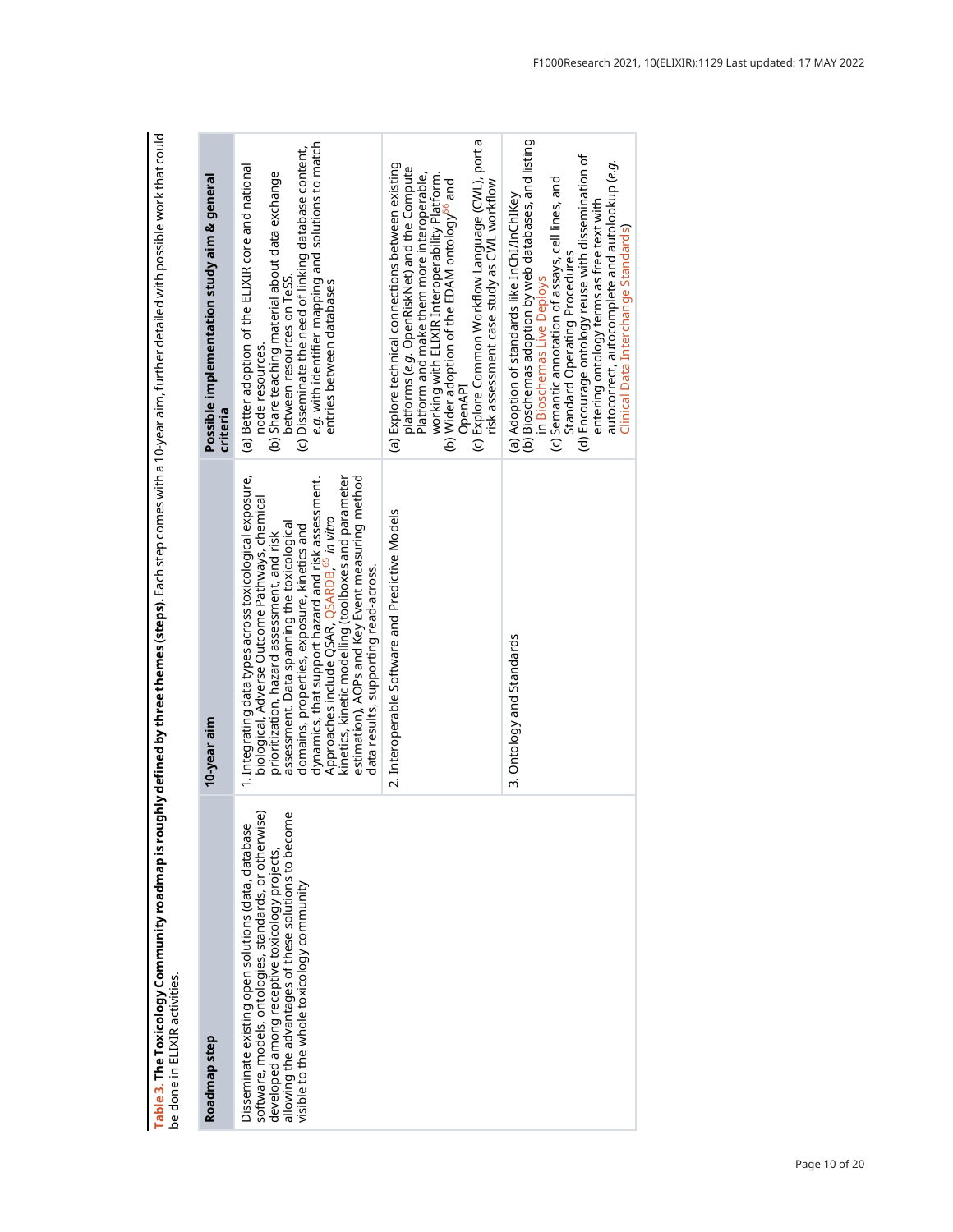| <b>Continued</b><br>い。<br>numer                                                                      |                                                                                                                                                                                       |                                                                                                                                                                                                                                                                                                                                                                                                                                                                                                                                                                                                                                                                                                |
|------------------------------------------------------------------------------------------------------|---------------------------------------------------------------------------------------------------------------------------------------------------------------------------------------|------------------------------------------------------------------------------------------------------------------------------------------------------------------------------------------------------------------------------------------------------------------------------------------------------------------------------------------------------------------------------------------------------------------------------------------------------------------------------------------------------------------------------------------------------------------------------------------------------------------------------------------------------------------------------------------------|
| Roadmap step                                                                                         | 10-year aim                                                                                                                                                                           | Possible implementation study aim & general<br>criteria                                                                                                                                                                                                                                                                                                                                                                                                                                                                                                                                                                                                                                        |
| Connect and stimulate cross-project collaborations by<br>making all toxicology research output FAIR. | 1. FAIRify existing community resources and solutions<br>for findability and easier reuse                                                                                             | (a) Register all Toxicology resources in FAIRsharing <sup>11,10</sup><br>and/or the Registry of Research Data Repositories <sup>67</sup><br>(b) Link up with non-toxicology communities, such as<br>to build an awareness and overview of ongoing<br>(c) Use LabLinks to link Toxicology resources to<br>activities and infrastructures<br>GO FAIR and CDISC<br>EuropePMC                                                                                                                                                                                                                                                                                                                      |
|                                                                                                      | 2. Increase FAIRness of relevant data                                                                                                                                                 | (c) Integrate kinetics databases and databases needed<br>registration in repositories easy ( <i>e.g.</i> analogous to<br>(d) develop and deploy tool boxes that make data<br>IUCLID, HBM4EU, etc and increase integration of<br>(a) Register/connect chemicals between PubChem,<br>CompTox, ChEMBL, ChEBI, MoIMeDB, IPCheM,<br>(b) Develop citation standard for these solutions<br>toxicologically-relevant information in open<br>for kinetic modelling<br>OneDep in PDB)<br>resources                                                                                                                                                                                                       |
|                                                                                                      | and sub-communities (e.g. tags) on those platforms<br>3. Inventorize Question-and-Answer (Q/A) platforms<br>where people can learn about solutions                                    | (b) Define tags to be used cross-platform for toxicology<br>and disseminate these among three Q/A platforms<br>(a) Identify how/where toxicologists are asking<br>questions and what their practices are                                                                                                                                                                                                                                                                                                                                                                                                                                                                                       |
|                                                                                                      | reporting standards for describing the chemical<br>4. Develop journal editorial standards for minimal<br>entities in deposition databases and compact<br>identifiers in the main text | Advocate using compact identifiers (structured as<br>database:dbID, <i>e.g</i> . uniprot: P1234) that are easy to<br>use and human readable and that can be resolved<br>InChI (Keys) and/or SMILES. Consider the possible<br>ontologies for study descriptions for other things<br>guideline available. Find enough journals to join/<br>testing (like Salmonella Typhimurium strains, cell<br>systems, LD50 tests)<br>(b) Define a simple format for reporting names and<br>(a) Reach out to editors. Make an "easy to refer to"<br>often used in toxicology research and toxicity<br>by adding links to identifiers.org or n2t.net<br>support this and point to these guidelines.<br>$\odot$ |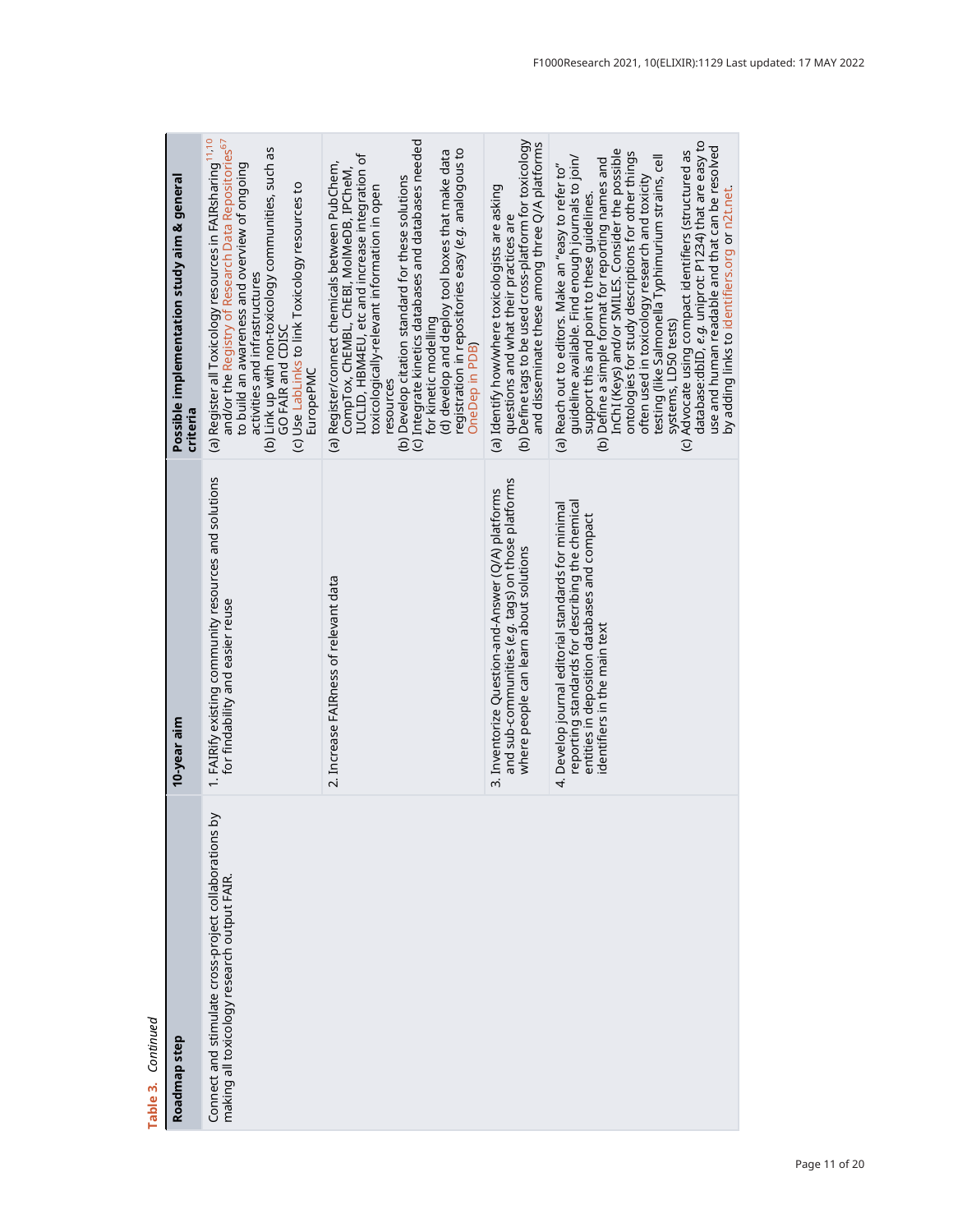| Table 3. Continued                                                                                                                                                                                      |                                                                                                                                                                                                                                                                                                         |                                                                                                                                                                                                                                                                                                                                                                                                                                 |
|---------------------------------------------------------------------------------------------------------------------------------------------------------------------------------------------------------|---------------------------------------------------------------------------------------------------------------------------------------------------------------------------------------------------------------------------------------------------------------------------------------------------------|---------------------------------------------------------------------------------------------------------------------------------------------------------------------------------------------------------------------------------------------------------------------------------------------------------------------------------------------------------------------------------------------------------------------------------|
| Roadmap step                                                                                                                                                                                            | 10-year aim                                                                                                                                                                                                                                                                                             | Possible implementation study aim & general<br>criteria                                                                                                                                                                                                                                                                                                                                                                         |
| educational resources, ontologies, APIs, data formats,<br>≽<br>Design and ideally develop missing open communit<br>standards to support common interest (Open<br>etc) in advancing toxicology research. | (GA4GH), European Open Science Cloud (EOSC), and<br>including these from connected organisations like<br>RDA, Global Alliance for Genomics and Health<br>Bioschemas and Bio.tools, ELIXIR AAI, Galaxy<br>identify and communicate missing features.<br>1. Engage with existing (ELIXIR) solutions, like | (c) ELIXIR AAI rollout in Toxicology platforms (already<br>on OpenRiskNet platform as an example to build<br>(a) Continue semantic annotation of service APIs<br>databases, etc with Bioschemas JSON-LD and<br>(e.g. at bio.tools) and discuss limitations with<br>service and solution providing communities<br>(b) Semantic annotation of training materials,<br>from) and report on experiences<br>discuss found limitations |
|                                                                                                                                                                                                         | 2. Sharing of standard operating procedures (SOPs)                                                                                                                                                                                                                                                      | (e.g. protocols.io) and discuss limitations<br>(a) Explore existing solutions to share SOPs                                                                                                                                                                                                                                                                                                                                     |
|                                                                                                                                                                                                         | ontologies for annotation of toxicology research<br>3. Continued evaluation by adoption of existing<br>output                                                                                                                                                                                           | Factor Ontology and the food & nutrition (Ontology<br>underlying ones and adding dedicated parts. With<br>(a) Work with other communities on meta ontologies<br>changes in the base ontologies, e.g. Experimental<br>automated updates and feedback to integrate<br>and mechanisms for (re) creating those from<br>of Nutritional Studies <sup>68</sup> ).                                                                      |
|                                                                                                                                                                                                         | 4. Communicate and where possible disseminate FAIR<br>software and/or templates to bench toxicologists<br>data entry and/or study capture with matching                                                                                                                                                 | (b) Make sure we can capture study designs based on<br>(a) Engage with ELIXIR Training and explore solutions<br>better known in the ELIXIR Toxicology Community<br>to repurpose existing solutions for data capturing<br>(e.g. BioSamples, NanoSafety Cluster templates)<br>templates can be used for toxicology studies<br>(c) Adopt DataCite practices                                                                        |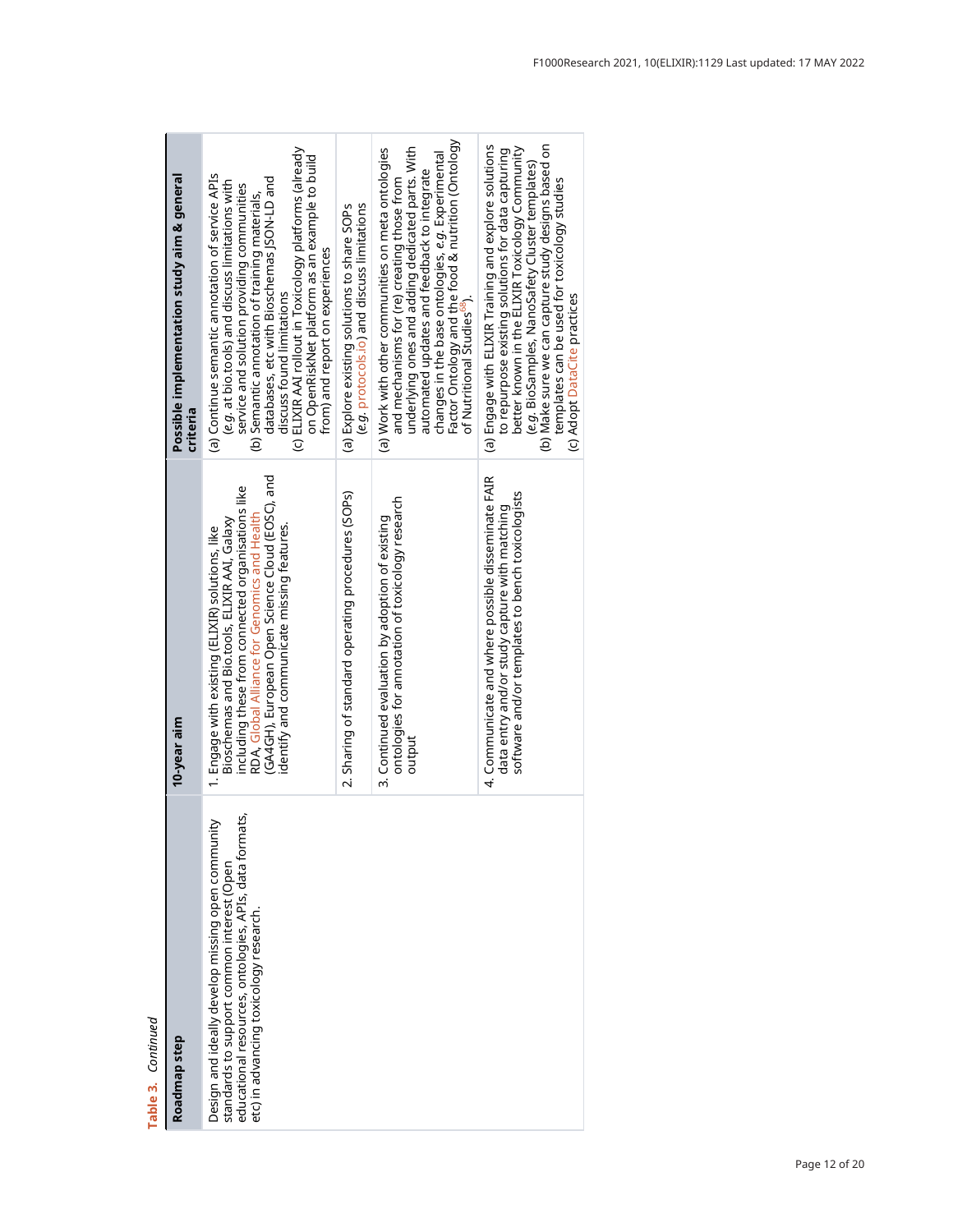SEURAT-1 cluster; chemical industries ([Nanotechnology Industries Association](https://nanotechia.org/)) are participant of the NSC; chemical branch organisation ([Cefic\)](https://cefic.org/) funds LRI projects around toxicology; pharmaceutical industries funds toxicology research via IMI projects like eTOX, eTRANSAFE, and Open PHACTS. The [Research Data Alliance](https://www.rd-alliance.org/) (RDA) organized a workshop recently about integration of toxicogenomics resources,<sup>[59](#page-14-0)</sup> and collaboration with international organizations has already been established with, for example, the [CompTox Chemicals Dashboard](https://comptox.epa.gov/dashboard) team of the US EPA<sup>60</sup> and [PubChem](https://pubchem.ncbi.nlm.nih.gov/) from the [US National Institutes of Health.](https://www.ncbi.nlm.nih.gov/)<sup>[61](#page-14-0)</sup>

#### Competing interests

None.

#### Grant information

This work received funding from the European Union's Horizon 2020 research infrastrcuture programme via the OpenRiskNet project under grant agreement No. 731075. This project has received funding from the European Union's Horizon 2020 research and innovation programme under grant agreement No. 681002 (EUToxRisk). This project has received funding from the European Union's Horizon 2020 research and innovation programme under grant agreement No. 814572. SN acknowledges BMBF funding under grant number 031L0107. This work was supported by OBERON (<https://oberon-4eu.com>), a project funded by the European Union's Horizon 2020 research and innovation program under the grant agreement No. 825712. This work was supported by the European Union,'s Horizon 2020 research and innovation program HBM4EU, grant agreement No. 733032 [\(https://www.hbm4eu.eu](https://www.hbm4eu.eu)). Supported by the European Union's Horizon 2020 programme under the Marie Skłodowska-Curie grant agreement No. 859891. Where authors are identified as personnel of the International Agency for Research on Cancer/World Health Organization, the authors alone are responsible for the views expressed in this article, and they do not necessarily represent the decisions, policy, or views of the International Agency for Research on Cancer/World Health Organization. This work was supported by the European Union,'s Horizon 2020 research and innovation program HARMLESS, grant agreement No. 953183. This work was supported by the European Union,'s Horizon 2020 research and innovation program Gov4Nano, grant agreement No. 814401. This work was supported by the Swedish Fund for Research Without Animal Experiments under grant number N2020-0005. This work was supported by the European Union,'s Horizon 2020 research and innovation program NTS-EXPOSURE, Grant agreement ID: 896141. This work was supported by the European Union,'s LIFE program LIFE-APEX, Grant agreement ID: LIFE17 ENV/SK/000355. This study was funded by the German Environment Agency within the PHION project (grant number 3718 674150). The Data Readiness Group is supported, in this ELIXIR Community, by the H2020 Precision Toxicology project (H2020-EU 965406). The Data Readiness Group is supported, in this ELIXIR Community, by the Wellcome ISA-InterMine project (208381/A/17/Z). The Data Readiness Group is supported, in this ELIXIR Community, by the Wellcome FAIRsharing project (212930/Z/18/Z). This work received funding from the European Union's Horizon 2020 research and innovation programme RiskGONE Project under grant agreement No. 814425. NR's research is funded by a Miguel Servet contract (CO19/00060) from Instituto de Salud Carlos III, cofinanced by the European Union. UM (Uni. of Tartu) is grateful for support to Ministry of Education and Research, Republic of Estonia through Estonian Research Council (grant number IUT34-14) and to European Union European Regional Development Fund through Foundation Archimedes (grant number TK143, Centre of Excellence in Molecular Cell Engineering). Development and Implementation of a Sustainable Modelling Platform for NanoInformatics. Linking LRI Ambit chemoinformatic system with the IUCLID substance database to support readacross of substance endpoint data and category formation. This work was supported by the French Ministry of Research and National Research Agency as part of the French MetaboHUB, the national metabolomics and fluxomics infrastructure (Grant ANR-INBS-0010). This project has received funding from the European Union's Horizon 2020 research and innovation program under grant agreement GOLIATH No. 825489.

#### Disclaimer

- Where authors are identified as personnel of the International Agency for Research on Cancer/World Health Organization, the authors alone are responsible for the views expressed in this article, and they do not necessarily represent the decisions, policy, or views of the International Agency for Research on Cancer/World Health Organization.
- The views expressed in this manuscript are solely those of the authors and do not represent the policies of the U.S. Environmental Protection Agency. Mention of trade names of commercial products should not be interpreted as an endorsement by the U.S. Environmental Protection Agency.

#### Acknowledgements

We acknowledge the discussions with others in the toxicology community (see [github.com/bigcaT-UM/ELIXIR-Tox](http://github.com/bigcaT-UM/ELIXIR-Tox)) and ELIXIR for their support so far.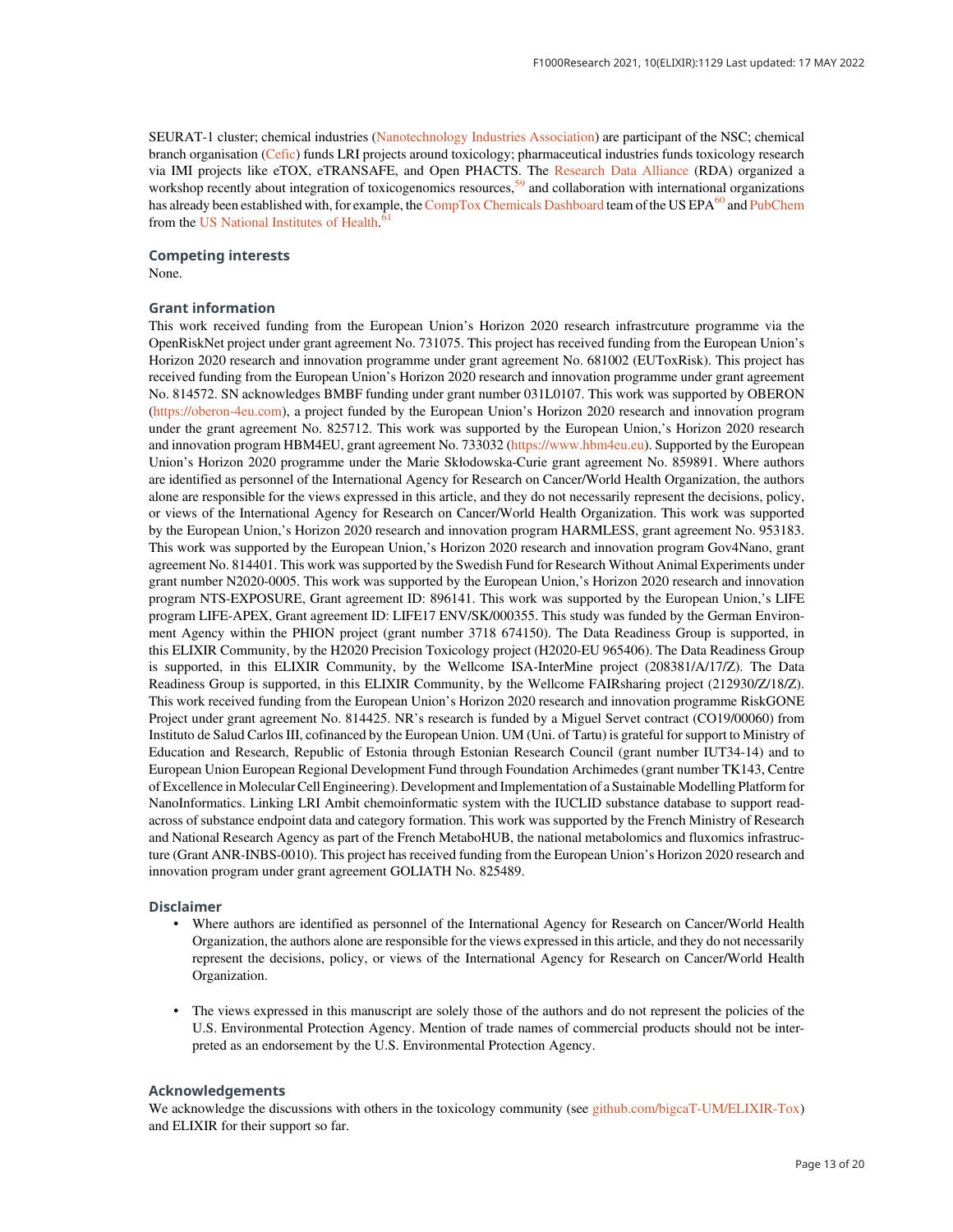#### <span id="page-13-0"></span>References

- 1. Crosswell LC, Thornton JM: ELIXIR: a distributed infrastructure for European biological data. Trends Biotechnol. may 2012; 30(5): 241–242. [PubMed Abstract](http://www.ncbi.nlm.nih.gov/pubmed/22417641)[|](https://doi.org/10.1016/j.tibtech.2012.02.002)[Publisher Full Text](https://doi.org/10.1016/j.tibtech.2012.02.002)
- 2. Kortenkamp A: Low dose mixture effects of endocrine disrupters and their implications for regulatory thresholds in chemical risk<br>assessment. *Curr. Opin. Pharmacol. 2*014; 19: 105–111. [PubMed Abstract](http://www.ncbi.nlm.nih.gov/pubmed/25244397)[|](https://doi.org/10.1016/j.coph.2014.08.006)[Publisher Full Text](https://doi.org/10.1016/j.coph.2014.08.006)
- 3. Escher BI, Stapleton HM, Schymanski EL: **Tracking complex**<br>mi**xtures of chemicals in our changing environment.** Science. 2020; 367(6476): 388–392. [PubMed Abstract](http://www.ncbi.nlm.nih.gov/pubmed/31974244)[|](https://doi.org/10.1126/science.aay6636)[Publisher Full Text](https://doi.org/10.1126/science.aay6636)[|](http://www.ncbi.nlm.nih.gov/pmc/articles/PMC7153918)[Free Full Text](http://www.ncbi.nlm.nih.gov/pmc/articles/PMC7153918)
- 4. Tropsha A: **Best practices for QSAR model development,**<br>**validation, and exploitation.** Molecular Informatics. 2010; **29**(6-7): 476–488. [PubMed Abstract](http://www.ncbi.nlm.nih.gov/pubmed/27463326)[|](https://doi.org/10.1002/minf.201000061)[Publisher Full Text](https://doi.org/10.1002/minf.201000061)
- 5. Patlewicz G, Ball N, Booth ED, et al.: Use of category approaches, read-across and (q)sar: General considerations. Regul. Toxicol. Pharmacol. 2013; 67(1): 1-12. [PubMed Abstract](http://www.ncbi.nlm.nih.gov/pubmed/23764304)[|](https://doi.org/10.1016/j.yrtph.2013.06.002)[Publisher Full Text](https://doi.org/10.1016/j.yrtph.2013.06.002)
- 6. Wilkinson MD, Dumontier M, Aalbersberg IJJ, et al.: Comment: The FAIR Guiding Principles for scientific data management and stewardship. Scientific Data. mar 2016; 3(1): 160018-9. [PubMed Abstract](http://www.ncbi.nlm.nih.gov/pubmed/26978244)[|](https://doi.org/10.1038/sdata.2016.18)[Publisher Full Text](https://doi.org/10.1038/sdata.2016.18)[|](http://www.ncbi.nlm.nih.gov/pmc/articles/PMC4792175)[Free Full Text](http://www.ncbi.nlm.nih.gov/pmc/articles/PMC4792175)
- 7. Jacobsen A, de Miranda Azevedo R, Juty N, et al.: FAIR Principles: Interpretations and Implementation Considerations. Data intelligence. 2020; 2(4): 10–29. [Publisher Full Text](https://doi.org/10.1162/dint_r_00024)
- 8. Courtot M, Cherubin L, Faulconbridge A, et al.: BioSamples database: an updated sample metadata hub. Nucleic Acids Res. 11 2018; 47(D1): D1172–D1178. [PubMed Abstract](http://www.ncbi.nlm.nih.gov/pubmed/30407529)[|](https://doi.org/10.1093/nar/gky1061)[Publisher Full Text](https://doi.org/10.1093/nar/gky1061)[|](http://www.ncbi.nlm.nih.gov/pmc/articles/PMC6323949)[Free Full Text](http://www.ncbi.nlm.nih.gov/pmc/articles/PMC6323949)
- 9. Sarkans U, Füllgrabe A, Ali A, et al.: From ArrayExpress to BioStudies. Nucleic Acids Res. 11 2020; 49(D1): D1502–D1506. [PubMed Abstract](http://www.ncbi.nlm.nih.gov/pubmed/33211879)[|](https://doi.org/10.1093/nar/gkaa1062)[Publisher Full Text](https://doi.org/10.1093/nar/gkaa1062)[|](http://www.ncbi.nlm.nih.gov/pmc/articles/PMC7778911)[Free Full Text](http://www.ncbi.nlm.nih.gov/pmc/articles/PMC7778911)
- 10. The FAIRsharing Community, Sansone S-A, McQuilton P, et al.: FAIRsharing as a community approach to standards,<br>repositories and policies. Nat. Biotechnol. April 2019; **37**(4): 358–367. [Publisher Full Text](https://doi.org/10.1038/s41587-019-0080-8)
- 11. The FAIRsharing Team: FAIRsharing Website. 2020. [Reference Source](https://fairsharing.org/)
- 12. Wang Z, Walker GW, Muir DCG, et al.: Toward a global understanding of chemical pollution: A first comprehensive analysis of national and regional chemical inventories. Environ. Sci. Technol. 2020; **54**(5): 2575–2584.<br>**[PubMed Abstract](http://www.ncbi.nlm.nih.gov/pubmed/31968937) [|](https://doi.org/10.1021/acs.est.9b06379) [Publisher Full Text](https://doi.org/10.1021/acs.est.9b06379)**
- 13. Gocht T, Berggren E, Ahr HJ, et al.: The SEURAT-1 approach towards animal free human safety assessment. ALTEX. 2015; 32(1): 9–24. [PubMed Abstract](http://www.ncbi.nlm.nih.gov/pubmed/25372315)[|](https://doi.org/10.14573/altex.1408041)[Publisher Full Text](https://doi.org/10.14573/altex.1408041)
- 14. Daneshian M, Kamp H, Hengstler J, et al.: Highlight report: Launch of a large integrated European in vitro toxicology project: EU-ToxRisk. *Arch. Toxicol.* may 2016; 90(5): 1021–1024.<br><mark>[PubMed Abstract](http://www.ncbi.nlm.nih.gov/pubmed/27017488) [|](http://www.ncbi.nlm.nih.gov/pmc/articles/PMC4830874) [Publisher Full Text](https://doi.org/10.1007/s00204-016-1698-7) | [Free Full Text](http://www.ncbi.nlm.nih.gov/pmc/articles/PMC4830874)</mark>
- 15. Sanz F, Pognan F, Steger-Hartmann T, *et al.*: **Legacy data sharing to**<br>improve drug safety assessment: The eTOX project. *Nat. Rev.<br>Drug Discov. nov 2017; 16(12): 811–812.* [Publisher Full Text](https://doi.org/10.1038/nrd.2017.177)
- 16. Pognan F, Steger-Hartmann T, Díaz C, et al.: The eTRANSAFE Project on Translational Safety Assessment through Integrative Knowledge Management: Achievements and Perspectives. Pharmaceuticals. 2021; 14(3). [PubMed Abstract](http://www.ncbi.nlm.nih.gov/pubmed/33800393)[|](https://doi.org/10.3390/ph14030237)[Publisher Full Text](https://doi.org/10.3390/ph14030237)[|](http://www.ncbi.nlm.nih.gov/pmc/articles/PMC7999019)[Free Full Text](http://www.ncbi.nlm.nih.gov/pmc/articles/PMC7999019)
- 17. The Eurion Consortium: Eurion Project Website. 2021. [Reference Source](https://eurion-cluster.eu/)
- 18. Jeliazkova N, Koch V, Li Q, et al.: Linking LRI AMBIT chemoinformatic system with the IUCLID substance database to support read-across of substance endpoint data and category formation. Toxicol. Lett. 2016; 258: S114–S115. [Publisher Full Text](https://doi.org/10.1016/j.toxlet.2016.06.1469)
- 19. EU-US Roadmap Nanoinformatics 2030 EU NanoSafety Cluster: 2020. [Reference Source](https://www.nanosafetycluster.eu/outputs/eu-us-roadmap-nanoinformatics-2030/)
- 20. Karcher S, Willighagen EL, Rumble J, et al.: Integration among databases and data sets to support productive nanotechnology:<br>Challenges and recommendations. *NanoImpact.* jan 2018; 9: 85–101.

[PubMed Abstract](http://www.ncbi.nlm.nih.gov/pubmed/30246165)[|](https://doi.org/10.1016/j.impact.2017.11.002)[Publisher Full Text](https://doi.org/10.1016/j.impact.2017.11.002)[|](http://www.ncbi.nlm.nih.gov/pmc/articles/PMC6145474)[Free Full Text](http://www.ncbi.nlm.nih.gov/pmc/articles/PMC6145474)

21. Kohonen P, Parkkinen JA, Willighagen EL, et al.: A transcriptomics data-driven gene space accurately predicts liver cytopathology and drug-induced liver injury. Nat. Commun. 8, jul 2017. [PubMed Abstract](http://www.ncbi.nlm.nih.gov/pubmed/28671182)[|](https://doi.org/10.1038/ncomms15932)[Publisher Full Text](https://doi.org/10.1038/ncomms15932)[|](http://www.ncbi.nlm.nih.gov/pmc/articles/PMC5500850)[Free Full Text](http://www.ncbi.nlm.nih.gov/pmc/articles/PMC5500850)

- 22. Luechtefeld T, Maertens A, Russo DP, et al.: Global analysis of publicly available safety data for 9,801 substances registered under REACH from 2008-2014. ALTEX. 2016; 33(2): 95–109. [Publisher Full Text](https://doi.org/10.14573/altex.1510052)
- 23. Ganter B, Snyder RD, Halbert DN, et al.: Toxicogenomics in drug discovery and development: mechanistic analysis of<br>compound/class-dependent effects using the drugmatrix<sup>®</sup> database. Pharmacogenomics. 2006; 7(7): 1025–1044. [PubMed Abstract](http://www.ncbi.nlm.nih.gov/pubmed/17054413)[|](https://doi.org/10.2217/14622416.7.7.1025)[Publisher Full Text](https://doi.org/10.2217/14622416.7.7.1025)
- 24. Richard AM, Judson RS, Houck KA, *et al.*: **Toxcast chemical**<br>l**andscape: Paving the road to 21st century toxicology.** *Chem. Res.* Toxicol. 2016; 29(8): 1225–1251. [PubMed Abstract](http://www.ncbi.nlm.nih.gov/pubmed/27367298)[|](https://doi.org/10.1021/acs.chemrestox.6b00135)[Publisher Full Text](https://doi.org/10.1021/acs.chemrestox.6b00135)
- 25. Igarashi Y, Nakatsu N, Yamashita T, et al.: Open TG-GATEs: a largescale toxicogenomics database. Nucleic Acids Res. 10 2014; 43(D1): D921–D927. [Publisher Full Text](https://doi.org/10.1093/nar/gku955)
- 26. Hendrickx DM, Aerts HJWL, Caiment F, et al.: diXa: a data infrastructure for chemical safety assessment. Bioinformatics. 2015; 31(9): 1505–1507. [PubMed Abstract](http://www.ncbi.nlm.nih.gov/pubmed/25505093)[|](https://doi.org/10.1093/bioinformatics/btu827)[Publisher Full Text](https://doi.org/10.1093/bioinformatics/btu827)[|](http://www.ncbi.nlm.nih.gov/pmc/articles/PMC4410652)[Free Full Text](http://www.ncbi.nlm.nih.gov/pmc/articles/PMC4410652)
- 27. Čihák R: Reach an overview. Interdiscip. Toxicol. 01 Jun. 2009: 2(2): 42–44.
- [PubMed Abstract](http://www.ncbi.nlm.nih.gov/pubmed/21217844)[|](https://doi.org/10.2478/v10102-009-0007-1)[Publisher Full Text](https://doi.org/10.2478/v10102-009-0007-1)[|](http://www.ncbi.nlm.nih.gov/pmc/articles/PMC2984102)[Free Full Text](http://www.ncbi.nlm.nih.gov/pmc/articles/PMC2984102) 28. Cases M, Briggs K, Steger-Hartmann T, et al.: The eTOX data-
- sharing project to advance in Silico drug-induced toxicity prediction. Int. J. Mol. Sci. nov 2014; 15(11): 21136–21154. [PubMed Abstract](http://www.ncbi.nlm.nih.gov/pubmed/25405742)[|](https://doi.org/10.3390/ijms151121136)[Publisher Full Text](https://doi.org/10.3390/ijms151121136)[|](http://www.ncbi.nlm.nih.gov/pmc/articles/PMC4264217)[Free Full Text](http://www.ncbi.nlm.nih.gov/pmc/articles/PMC4264217)
- 29. OECD: eChemPortal. 2020. [Reference Source](https://www.echemportal.org/echemportal/)
- 30. ECHA: IUCLID. 2020. [Reference Source](https://iuclid6.echa.europa.eu/home)
- 31. OECD: QSAR Toolbox. 2020. [Reference Source](https://qsartoolbox.org/)
- 32. Leist M, Ghallab A, Graepel R, *et al.*: **Adverse outcome pathways:**<br>opportunities, limitations and open questions. Arch. Toxicol. nov 2017; 91(11): 3477–3505. [PubMed Abstract](http://www.ncbi.nlm.nih.gov/pubmed/29051992)[|](https://doi.org/10.1007/s00204-017-2045-3)[Publisher Full Text](https://doi.org/10.1007/s00204-017-2045-3)
- 33. Nymark P, Rieswijk L, Ehrhart F, et al.: A Data Fusion Pipeline for Generating and Enriching Adverse Outcome Pathway Descriptions. Toxicol. Sci. 2018; 162(1): 264–275. [PubMed Abstract](http://www.ncbi.nlm.nih.gov/pubmed/29149350)[|](https://doi.org/10.1093/toxsci/kfx252)[Publisher Full Text](https://doi.org/10.1093/toxsci/kfx252)
- 34. Ring CL, Arnot JA, Bennett DH, et al.: Consensus modeling of median chemical intake for the u.s. population based on predictions of exposure pathways. Environ. Sci. Technol. 2019; 53(2): 719–732. [PubMed Abstract](http://www.ncbi.nlm.nih.gov/pubmed/30516957)[|](https://doi.org/10.1021/acs.est.8b04056)[Publisher Full Text](https://doi.org/10.1021/acs.est.8b04056)[|](http://www.ncbi.nlm.nih.gov/pmc/articles/PMC6690061)[Free Full Text](http://www.ncbi.nlm.nih.gov/pmc/articles/PMC6690061)
- Wambaugh JF, Wang A, Dionisio KL, et al.: High throughput heuristics for prioritizing human exposure to environmental chemicals. Environ. Sci. Technol. 2014; 48(21): 12760–12767. [PubMed Abstract](http://www.ncbi.nlm.nih.gov/pubmed/25343693)[|](https://doi.org/10.1021/es503583j)[Publisher Full Text](https://doi.org/10.1021/es503583j)
- 36. Wild CP: Complementing the genome with an "exposome": The outstanding challenge of environmental exposure<br>measurement in molecular epidemiology. Cancer Epidemiology<br>and Prevention Biomarkers. 2005; 14(8): 1847–1850. [Publisher Full Text](https://doi.org/10.1158/1055-9965.EPI-05-0456)
- 37. Escher BI, Hackermüller J, Polte T, et al.: From the exposome to mechanistic understanding of chemical-induced adverse effects. Environ. Int. 2017; 99: 97–106. [PubMed Abstract](http://www.ncbi.nlm.nih.gov/pubmed/27939949)[|](https://doi.org/10.1016/j.envint.2016.11.029)[Publisher Full Text](https://doi.org/10.1016/j.envint.2016.11.029)[|](http://www.ncbi.nlm.nih.gov/pmc/articles/PMC6116522)[Free Full Text](http://www.ncbi.nlm.nih.gov/pmc/articles/PMC6116522)
- 38. Vermeulen R, Schymanski EL, Barabási A-L, et al.: The exposome and health: Where chemistry meets biology. Science. 2020; 367(6476): 392–396. [PubMed Abstract](http://www.ncbi.nlm.nih.gov/pubmed/31974245)[|](https://doi.org/10.1126/science.aay3164)[Publisher Full Text](https://doi.org/10.1126/science.aay3164)[|](http://www.ncbi.nlm.nih.gov/pmc/articles/PMC7227413)[Free Full Text](http://www.ncbi.nlm.nih.gov/pmc/articles/PMC7227413)
- 39. Barouki R, Audouze K, Coumoul X, et al.: Integration of the human exposome with the human genome to advance medicine. Biochimie. 2018; 152: 155–158. [PubMed Abstract](http://www.ncbi.nlm.nih.gov/pubmed/29960033)[|](https://doi.org/10.1016/j.biochi.2018.06.023)[Publisher Full Text](https://doi.org/10.1016/j.biochi.2018.06.023)
- 40. Audouze K, Sarigiannis D, Alonso-Magdalena P, et al.: Integrative strategy of testing systems for identification of endocrine disruptors inducing metabolic disorders—an introduction to<br>the oberon project. *Int. J. Mol. Sci.* 2020; 21(8).<br><mark>[PubMed Abstract](http://www.ncbi.nlm.nih.gov/pubmed/32340264)[|](http://www.ncbi.nlm.nih.gov/pmc/articles/PMC7216143)[Publisher Full Text](https://doi.org/10.3390/ijms21082988)|[Free Full Text](http://www.ncbi.nlm.nih.gov/pmc/articles/PMC7216143)</mark>
- 41. Kohonen P, Benfenati E, Bower D, et al.: The ToxBank data warehouse: Supporting the replacement of in vivo repeated dose systemic toxicity testing. *Mol. Inform.* jan 2013; **32**(1): 47–63.<br><mark>[PubMed Abstract](http://www.ncbi.nlm.nih.gov/pubmed/27481023) [|](https://doi.org/10.1002/minf.201200114) [Publisher Full Text](https://doi.org/10.1002/minf.201200114)</mark>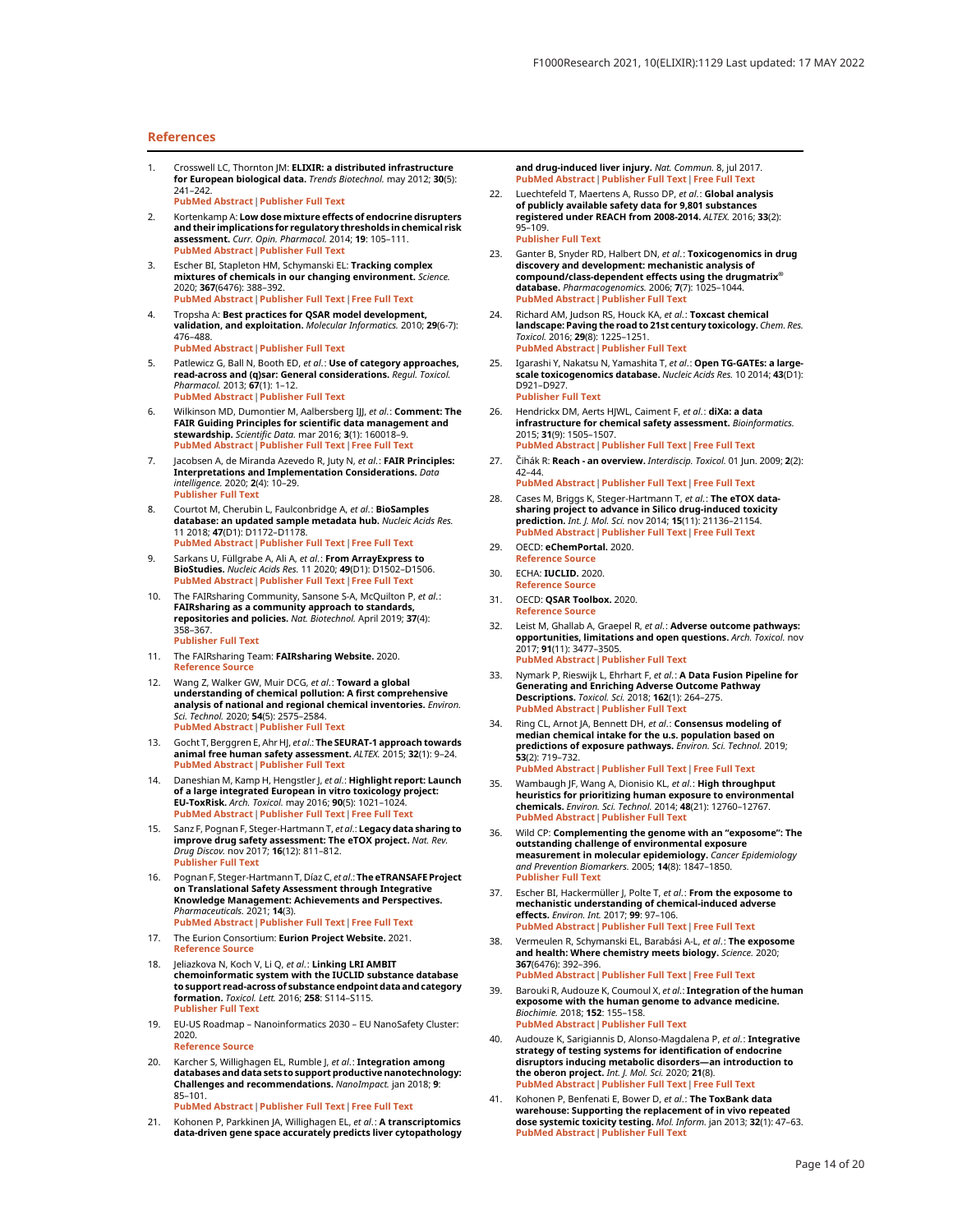- <span id="page-14-0"></span>42. Jeliazkova N, Chomenidis C, Doganis P, *et al*.: **The eNanoMapper**<br>d**atabase for nanomaterial safety information.** *Beilstein J.* Nanotechnol. 2015; 6(1): 1609–1634. [PubMed Abstract](http://www.ncbi.nlm.nih.gov/pubmed/26425413)[|](https://doi.org/10.3762/bjnano.6.165)[Publisher Full Text](https://doi.org/10.3762/bjnano.6.165)
- 43. H2020 Green Deal Call LC-GD-8-1-2020: Innovative, systemic zero-pollution solutions to protect health, environment and natural resources from persistent and mobile chemicals. 2020 [Reference Source](https://ec.europa.eu/info/funding-tenders/opportunities/portal/screen/opportunities/topic-details/lc-gd-8-1-2020;freeTextSearchKeyword=green)
- 44. H2020 Green Deal Call LC-GD-8-2-2020: Fostering regulatory science to address combined exposures to industrial chemicals and pharmaceuticals: from science to evidence-based policies. 2020.<br>Referen

re Source

- 45. Ganzleben C, Antignac J-P, Barouki R, et al.: Human biomonitoring as a tool to support chemicals regulation in the european union. Int. J. Hyg. Environ. Health. 2017; 220(2, Part A): 94-97. Special Issue: Human Biomonitoring 2016. [Publisher Full Text](https://doi.org/10.1016/j.ijheh.2017.01.007)
- 46. Dulio V, van Bavel B, Brorström-Lundén E, et al.: Emerging pollutants in the EU: 10 years of NORMAN in support of environmental policies and regulations. Environ. Sci. Eur. 5, December 2018; 30(1): 5–4715. [PubMed Abstract](http://www.ncbi.nlm.nih.gov/pubmed/29568720)[|](https://doi.org/10.1186/s12302-018-0135-3)[Publisher Full Text](https://doi.org/10.1186/s12302-018-0135-3)[|](http://www.ncbi.nlm.nih.gov/pmc/articles/PMC5846969)[Free Full Text](http://www.ncbi.nlm.nih.gov/pmc/articles/PMC5846969)
- 47. Dulio V, Koschorreck J, van Bavel B, *et al.*: **The NORMAN Association**<br>and the European Partnership for Chemicals Risk Assessment (PARC): let's cooperate!. Environ. Sci. Eur. December 2020; 32(1): 100.

[Publisher Full Text](https://doi.org/10.1186/s12302-020-00375-w)

- Ammar A, Bonaretti S, Winckers L, et al.: A semi-automated workflow for fair maturity indicators in the life sciences. Nanomaterials. 2020; 10(10): 1–14. [PubMed Abstract](http://www.ncbi.nlm.nih.gov/pubmed/33092028)[|](https://doi.org/10.3390/nano10102068)[Publisher Full Text](https://doi.org/10.3390/nano10102068)[|](http://www.ncbi.nlm.nih.gov/pmc/articles/PMC7594074)[Free Full Text](http://www.ncbi.nlm.nih.gov/pmc/articles/PMC7594074)
- van Rijswijk M, Beirnaert C, Caron C, et al.: The future of metabolomics in ELIXIR [version 2; peer review: 3 approved]. F1000Research. 2017; 6(1649). [Publisher Full Text](https://doi.org/10.12688/f1000research.12342.2)
- Beard N, Bacall F, Nenadic A, et al.: TeSS: a platform for discovering life-science training opportunities. Bioinformatics. 02 2020; 36(10): 3290–3291. [PubMed Abstract](http://www.ncbi.nlm.nih.gov/pubmed/32044952)[|](https://doi.org/10.1093/bioinformatics/btaa047)[Publisher Full Text](https://doi.org/10.1093/bioinformatics/btaa047)[|](http://www.ncbi.nlm.nih.gov/pmc/articles/PMC7214044)[Free Full Text](http://www.ncbi.nlm.nih.gov/pmc/articles/PMC7214044)
- 51. Afgan E, Baker D, Batut B, *et al*.: **The Galaxy platform for**<br>accessible, reproducible and collaborative biomedical analyses: 2018 update. Nucleic Acids Res. jul 2018; 46(W1): W537–W544. [PubMed Abstract](http://www.ncbi.nlm.nih.gov/pubmed/29790989)[|](https://doi.org/10.1093/nar/gky379)[Publisher Full Text](https://doi.org/10.1093/nar/gky379)[|](http://www.ncbi.nlm.nih.gov/pmc/articles/PMC6030816)[Free Full Text](http://www.ncbi.nlm.nih.gov/pmc/articles/PMC6030816)
- 52. Ison J, Ienasescu H, Chmura P, *et al*.: **The bio.tools registry of**<br>**software tools and data resources for the life sciences.** Genome Biol. 2019; 20(1): 164. [PubMed Abstract](http://www.ncbi.nlm.nih.gov/pubmed/31405382)[|](https://doi.org/10.1186/s13059-019-1772-6)[Publisher Full Text](https://doi.org/10.1186/s13059-019-1772-6)[|](http://www.ncbi.nlm.nih.gov/pmc/articles/PMC6691543)[Free Full Text](http://www.ncbi.nlm.nih.gov/pmc/articles/PMC6691543)
- 53. Williams AJ, Harland L, Groth P, *et al.* : **Open PHACTS: semantic**<br>i**nteroperability for drug discovery.** *Drug Discov. Today.* 2012; 17(21): 1188–1198. [PubMed Abstract](http://www.ncbi.nlm.nih.gov/pubmed/22683805)[|](https://doi.org/10.1016/j.drudis.2012.05.016)[Publisher Full Text](https://doi.org/10.1016/j.drudis.2012.05.016)
- 54. Ferreira S, Fisher C, Furlong LI, et al.: **Quantitative systems** toxicology modeling to address key safety questions in drug development: A focus of the transqst consortium. Chem. Res. Toxicol. 2020; 33(1): 7–9. [PubMed Abstract](http://www.ncbi.nlm.nih.gov/pubmed/31909603)[|](https://doi.org/10.1021/acs.chemrestox.9b00499)[Publisher Full Text](https://doi.org/10.1021/acs.chemrestox.9b00499)
- 55. Jeliazkova N, Jeliazkov V: AMBIT RESTful web services: An implementation of the OpenTox application programming

interface. J. Cheminformatics. 2011; 3(1). [PubMed Abstract](http://www.ncbi.nlm.nih.gov/pubmed/21575202)[|](https://doi.org/10.1186/1758-2946-3-18)[Publisher Full Text](https://doi.org/10.1186/1758-2946-3-18)[|](http://www.ncbi.nlm.nih.gov/pmc/articles/PMC3120779)[Free Full Text](http://www.ncbi.nlm.nih.gov/pmc/articles/PMC3120779)

- 56. Hastings J, Jeliazkova N, Owen G, et al.: eNanoMapper: Harnessing ontologies to enable data integration for nanomaterial risk assessment. J. Biomed. Semant. mar 2015; 6(1): 10. [PubMed Abstract](http://www.ncbi.nlm.nih.gov/pubmed/25815161)[|](https://doi.org/10.1186/s13326-015-0005-5)[Publisher Full Text](https://doi.org/10.1186/s13326-015-0005-5)[|](http://www.ncbi.nlm.nih.gov/pmc/articles/PMC4374589)[Free Full Text](http://www.ncbi.nlm.nih.gov/pmc/articles/PMC4374589)
- Burgoon LD: The AOPOntology: A semantic artificial intelligence tool for predictive toxicology. Appl. In Vitro Toxicol. sep 2017; 3(3): 278–281. [Publisher Full Text](https://doi.org/10.1089/aivt.2017.0012)
- Stierum R, Aarts J, Boorsma A, et al.: Assuring safety without animal testing concept (ASAT). Integration of human diseas data with in vitro data to improve toxicology testing. Toxicol. Lett. 2014; 229: S4. [Publisher Full Text](https://doi.org/10.1016/j.toxlet.2014.06.041)
- 59. Hendrickx DM, Boyles RR, Kleinjans JCS, et al.: Workshop report: Identifying opportunities for global integration of<br>toxicogenomics databases, 26–27 June 2013, Research Triangle<br>Park, NC, USA. *Arch. Toxicol.* nov 2014; 88(12): 2323–2332. [PubMed Abstract](http://www.ncbi.nlm.nih.gov/pubmed/25326818)[|](https://doi.org/10.1007/s00204-014-1387-3)[Publisher Full Text](https://doi.org/10.1007/s00204-014-1387-3)[|](http://www.ncbi.nlm.nih.gov/pmc/articles/PMC4247478)[Free Full Text](http://www.ncbi.nlm.nih.gov/pmc/articles/PMC4247478)
- 60. Williams AJ, Grulke CM, Edwards J, et al.: The CompTox Chemistry Dashboard: A community data resource for environmental chemistry. J. Cheminformatics. nov 2017; 9(1): 61. [PubMed Abstract](http://www.ncbi.nlm.nih.gov/pubmed/29185060)[|](https://doi.org/10.1186/s13321-017-0247-6)[Publisher Full Text](https://doi.org/10.1186/s13321-017-0247-6). [|](http://www.ncbi.nlm.nih.gov/pmc/articles/PMC5705535)[Free Full Text](http://www.ncbi.nlm.nih.gov/pmc/articles/PMC5705535)
- 61. Kim S, Chen J, Cheng T, et al.: PubChem 2019 update: improved access to chemical data. Nucleic Acids Res. 2019; 47(D1): D1102–D1109. [PubMed Abstract](http://www.ncbi.nlm.nih.gov/pubmed/30371825)[|](https://doi.org/10.1093/nar/gky1033)[Publisher Full Text](https://doi.org/10.1093/nar/gky1033)[|](http://www.ncbi.nlm.nih.gov/pmc/articles/PMC6324075)[Free Full Text](http://www.ncbi.nlm.nih.gov/pmc/articles/PMC6324075)
- 62. Gruening B, Sallou O, Moreno P, et al.: Recommendations for the packaging and containerizing of bioinformatics software [version 1; peer review: 2 approved with reservations]. F1000Research. 2018; 7(742). [Publisher Full Text](https://doi.org/10.12688/f1000research.15140.1)
- Athar A, Füllgrabe A, George N, et al.: ArrayExpress update from bulk to single-cell expression data. Nucleic Acids Res. 2019; 47(D1): D711–D715.
	- [PubMed Abstract](http://www.ncbi.nlm.nih.gov/pubmed/30357387)[|](https://doi.org/10.1093/nar/gky964)[Publisher Full Text](https://doi.org/10.1093/nar/gky964)[|](http://www.ncbi.nlm.nih.gov/pmc/articles/PMC6323929)[Free Full Text](http://www.ncbi.nlm.nih.gov/pmc/articles/PMC6323929)
- 64. Sansone S-A, Rocca-Serra P, Field D, et al.: Toward interoperable bioscience data. *Nat. Genet.* Jan 2012; 44(2): 121–126.<br><mark>[PubMed Abstract](http://www.ncbi.nlm.nih.gov/pubmed/22281772) [|](http://www.ncbi.nlm.nih.gov/pmc/articles/PMC3428019) [Publisher Full Text](https://doi.org/10.1038/ng.1054) | [Free Full Text](http://www.ncbi.nlm.nih.gov/pmc/articles/PMC3428019)</mark>
- 65. Ruusmann V, Sild S, Maran U: QSAR DataBank an approach for the digital organization and archiving of QSAR model<br>information. *J. Cheminformatics.* 25, 2014; 6(1). [PubMed Abstract](http://www.ncbi.nlm.nih.gov/pubmed/24910716)[|](https://doi.org/10.1186/1758-2946-6-25)[Publisher Full Text](https://doi.org/10.1186/1758-2946-6-25)[|](http://www.ncbi.nlm.nih.gov/pmc/articles/PMC4047268)[Free Full Text](http://www.ncbi.nlm.nih.gov/pmc/articles/PMC4047268)
- 66. Ison J, Kalaš M, Jonassen I, et al.: EDAM: an ontology of bioinformatics operations, types of data and identifiers, topics<br>and formats. *Bioinformatics*. 03 2013; **29**(10): 1325–1332. [PubMed Abstract](http://www.ncbi.nlm.nih.gov/pubmed/23479348)[|](https://doi.org/10.1093/bioinformatics/btt113)[Publisher Full Text](https://doi.org/10.1093/bioinformatics/btt113)[|](http://www.ncbi.nlm.nih.gov/pmc/articles/PMC3654706)[Free Full Text](http://www.ncbi.nlm.nih.gov/pmc/articles/PMC3654706)
- 67. The RE3 Team: Registry of Research Data Repositories Website. 2020. [Reference Source](https://www.re3data.org/)

- 68. Vitali F, Lombardo R, Rivero D, et al.: ONS: an ontology for a standardized description of interventions and observational studies in nutrition. Genes Nutr. 12, 2018; 13(1): 12. [PubMed Abstract](http://www.ncbi.nlm.nih.gov/pubmed/29736190)[|](https://doi.org/10.1186/s12263-018-0601-y)[Publisher Full Text](https://doi.org/10.1186/s12263-018-0601-y)[|](http://www.ncbi.nlm.nih.gov/pmc/articles/PMC5928560)[Free Full Text](http://www.ncbi.nlm.nih.gov/pmc/articles/PMC5928560)
- 69. Amstutz P, Crusoe MR, Nebojša TN, et al.: Common Workflow Language, v1.0. Specification, Common Workflow Language working group. 2016. [Reference Source](https://w3id.org/cwl/v1.0/)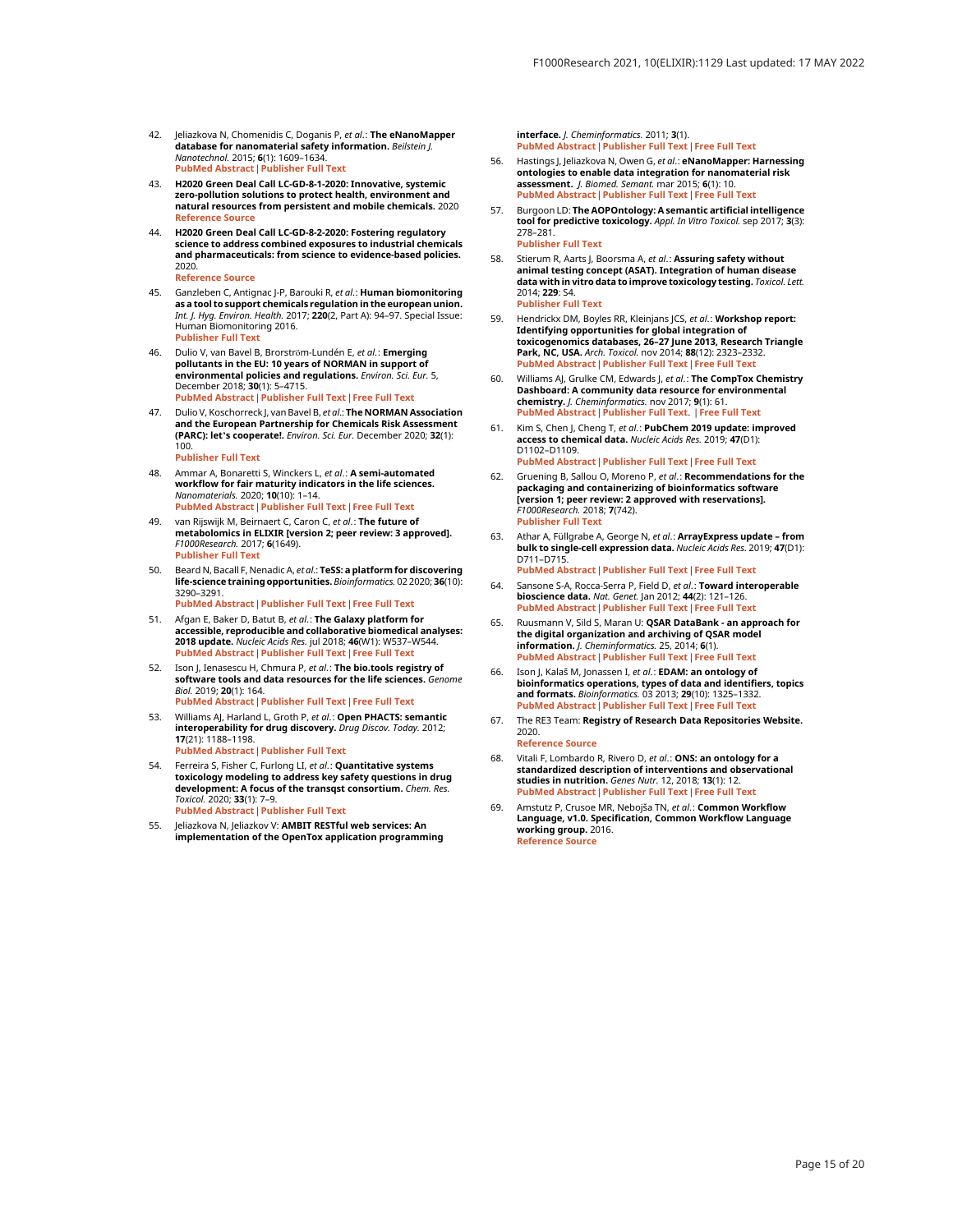# **Open Peer Review**

# **Current Peer Review Status:**

**Version 1**

Reviewer Report 08 April 2022

#### <https://doi.org/10.5256/f1000research.78265.r124031>

**© 2022 Eide M.** This is an open access peer review report distributed under the terms of the [Creative Commons](https://creativecommons.org/licenses/by/4.0/) [Attribution License](https://creativecommons.org/licenses/by/4.0/), which permits unrestricted use, distribution, and reproduction in any medium, provided the original work is properly cited.



## **Marta Eide**

 $1$  Department of Biological Sciences, University of Bergen, Bergen, Norway <sup>2</sup> Centre for Digital Life Norway, Bergen, Norway

In this opinion article, the authors describe the establishment of a new ELIXIR Toxicology Community in order to enable the transition from traditional disease-specific observational models to target-specific predictive models. The article introduces the rapidly developing field of toxicology and the interoperability issues arising in combining chemical and biochemical analysis, biological data, and kinetic modelling. The authors argue for "*clear, standardized guidelines for data capture, approaches to integrate and connect across multiple datasets, clear data licensing for these data repositories, and tools that support accessing the data*". The ELIXIR Toxicology Community is suggested to 1) connect the different user communities (including industry, governmental agencies, NGOs, and more), 2) strongly contribute to link between, and harmonize the already existing relevant infrastructure projects, resources, and activities, and 3) provide useful tools, guidelines, and training.

Acknowledging the vast number of chemicals that are currently being produced, and the limited knowledge of the consequences of exposure to humans and the environment, this is a timely and important effort. From my impression, an ELIXIR Community is a good tool to drive and coordinate such an international initiative.

I find the article comprehensive and well-written, and their arguments well discussed. However, I have some points that I hope the authors will take into consideration when taking the initiative further:

- 1. It is early stated that "*in this ELIXIR Community, the focus will be primarily on the protection of human health*". I would argue that this is an unfavorable restriction for three reasons:
	- $\,\circ\,$  It disregards the 'OneHealth approach' recognized by WHO, FAO, OIE, and UNEP, which is defined as "*an integrated, unifying approach that aims to sustainably balance and optimize the health of people, animals and ecosystem. It recognizes the health of humans, domestic and wild animals, plants, and the wider environment (including ecosystems) are closely linked and inter-dependent*" [\(One Health High-Level Expert Panel](https://www.who.int/publications/m/item/one-health-high-level-expert-panel-annual-report-2021)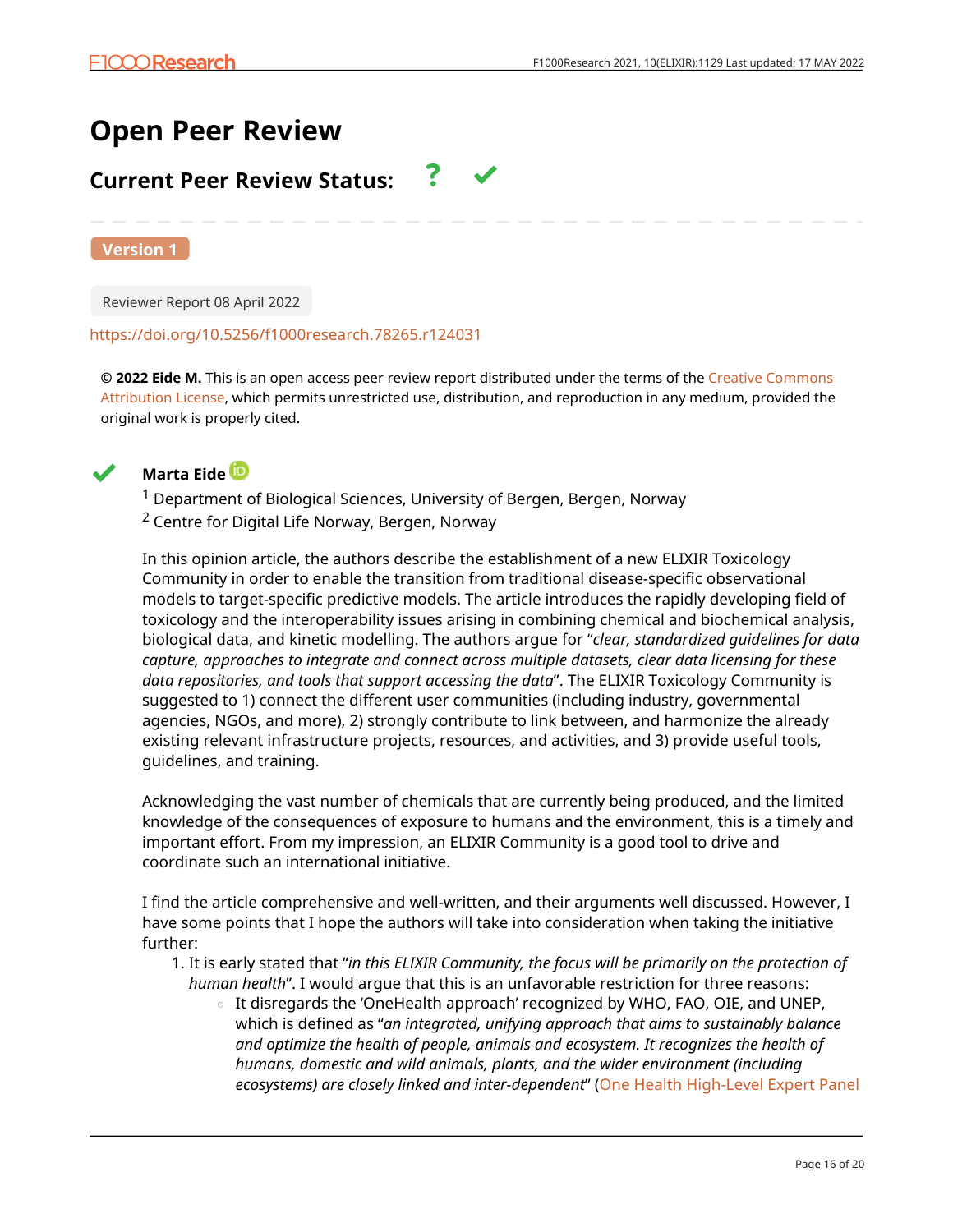[Annual Report 2021](https://www.who.int/publications/m/item/one-health-high-level-expert-panel-annual-report-2021)). EFSA, ECHA, EMA *et al.* are also organizing a conference on the topic in June 2022 [\(https://www.one2022.eu](https://www.one2022.eu/)). Seeing that animals and ecosystems are closely linked to human health, for example through foods, their responses to and effects from toxicant exposures are also highly important to study and include in risk assessments.

- $\circ~$  Live animals, as well as animal tissue, cells, and molecules, are often used as models for toxicological studies. As the toxicological defense systems are highly preserved through evolution, they can give a good indication of human outcomes. Thus, it is important to also ensure supporting infrastructure for integrating these as well.
- $\,\circ\,$  Ontologies, standards, and data resources (like omics repositories, data analysis tools, etc.) are often already overlapping.
- Although I welcome different stakeholders being identified as "user communities", I am 2. concerned by the, from my understanding, lack of industry and governmental/administrative agencies in the author list of this article. I believe that if the aim of improving FAIR data integration for safety to enable ultimate risk assessments is to be met, it is eminent to include non-academic perspectives, experiences, and concerns into the initiative from early on. Experiences from the PARC project could for example be useful in how to approach this.
- 3. From my experience, the field of toxicology in general has limited experience with FAIR data management and is not familiar with the resources that are in place. I see that toxicologists' communication, dissemination, and training are mentioned in the proposed roadmap, but I am missing a more targeted approach to engaging with the communities. For example, such activities could include organizing toxicology-specific workshops, presenting at toxicology conferences, and targeted information through different channels. As the proposed ELIXIR Community seems to have a good overview of ongoing initiatives and infrastructures and a good anchoring in the scientific community, a mapping of their target audience and users in the field could be suggested as a starting point.
- 4. As mentioned in the paper, systems biology approaches are also getting implemented in toxicology, i.e. systems toxicology (described in Sturla *et al.,* 2014[1](jar:file:/work/f1000research/webapps/ROOT/WEB-INF/lib/service-1.0-SNAPSHOT.jar!/com/f1000research/service/export/pdf/#rep-ref-124031-1). From my point of view, I am missing mentioning of tools for this, such as the FAIRDOM SEEK platform that integrates ISA-structured metadata and workflows with JWS-based biological systems modelling. However, there might already be other solutions for this that I don't recognize in the paper

## **References**

1. Sturla SJ, Boobis AR, FitzGerald RE, Hoeng J, et al.: Systems toxicology: from basic research to risk assessment.*Chem Res Toxicol*. 2014; **27** (3): 314-29 [PubMed Abstract](http://www.ncbi.nlm.nih.gov/pubmed/24446777) | [Publisher Full Text](https://doi.org/10.1021/tx400410s)

## **Is the topic of the opinion article discussed accurately in the context of the current literature?**

Yes

## **Are all factual statements correct and adequately supported by citations?**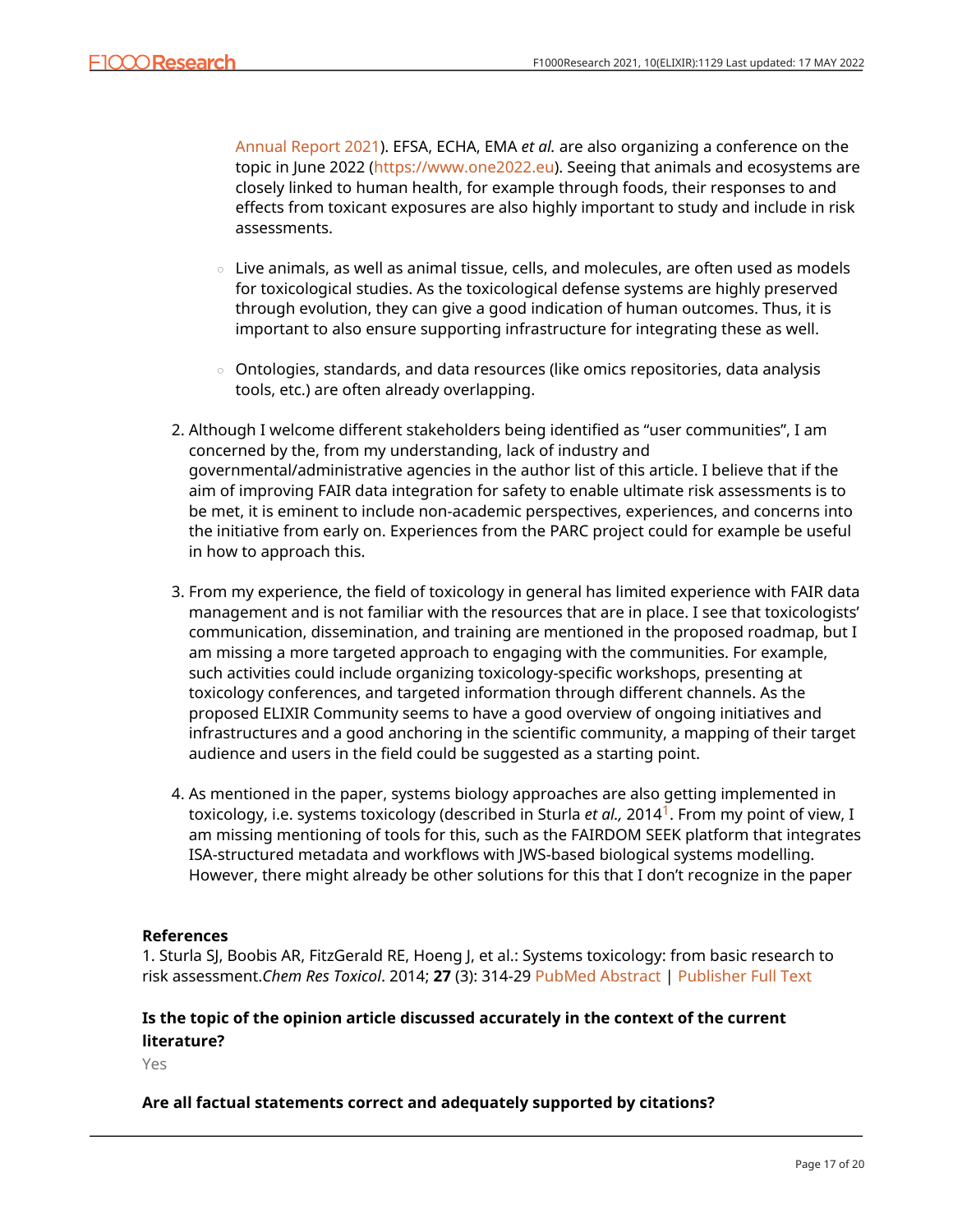Yes

**Are arguments sufficiently supported by evidence from the published literature?** Yes

**Are the conclusions drawn balanced and justified on the basis of the presented arguments?** Yes

*Competing Interests:* No competing interests were disclosed.

*Reviewer Expertise:* Environmental toxicology, endocrine disruption, bioinformatics, systems toxicology, marine toxicology

**I confirm that I have read this submission and believe that I have an appropriate level of expertise to confirm that it is of an acceptable scientific standard.**

Reviewer Report 21 March 2022

<https://doi.org/10.5256/f1000research.78265.r124032>

**© 2022 Southan C.** This is an open access peer review report distributed under the terms of the [Creative](https://creativecommons.org/licenses/by/4.0/) [Commons Attribution License](https://creativecommons.org/licenses/by/4.0/), which permits unrestricted use, distribution, and reproduction in any medium, provided the original work is properly cited.

#### ? **Christopher Southan**

<sup>1</sup> Deanery of Biomedical Sciences, University of Edinburgh, Edinburgh, UK <sup>2</sup> Data Sciences,, Medicines Discovery Catapult, Macclesfield, UK

This wide-ranging review circumscribes an important data integration task with a major catherding dimension. Whilst also appearing herculean, this esteemed author collective fully understands what they are letting themselves in for and I wish them the best for this endeavor. It is, of course, early days, but I will make a few points (whether these might be addressed in a revision and blending in what other reviewers may come up with I will leave to the authors)

- 1. Harvesting tox data from the extant and future literature seems to neither be specifically addressed nor proposed via direct interactions with the pharmaceutical companies generating most of it. Standardised data from their large historical internal sets only surfaces sparsely and heterogeneously public databases. Companies such as LahsaVtic, Instem, and ToxPlanet claim to have large databases compiled from the literature. Might ChEMBL come into the frame here if they could strategically increase their toxicology data extraction from the literature, both prospectively and retrospectively? (So far with only 24 assays)
- 2. My impression is there are simply too many resources mentioned for realistic overarching harmonisation. Could these be cut back to a smaller "active membership" prioritised by the amount of data they have and will continue to generate?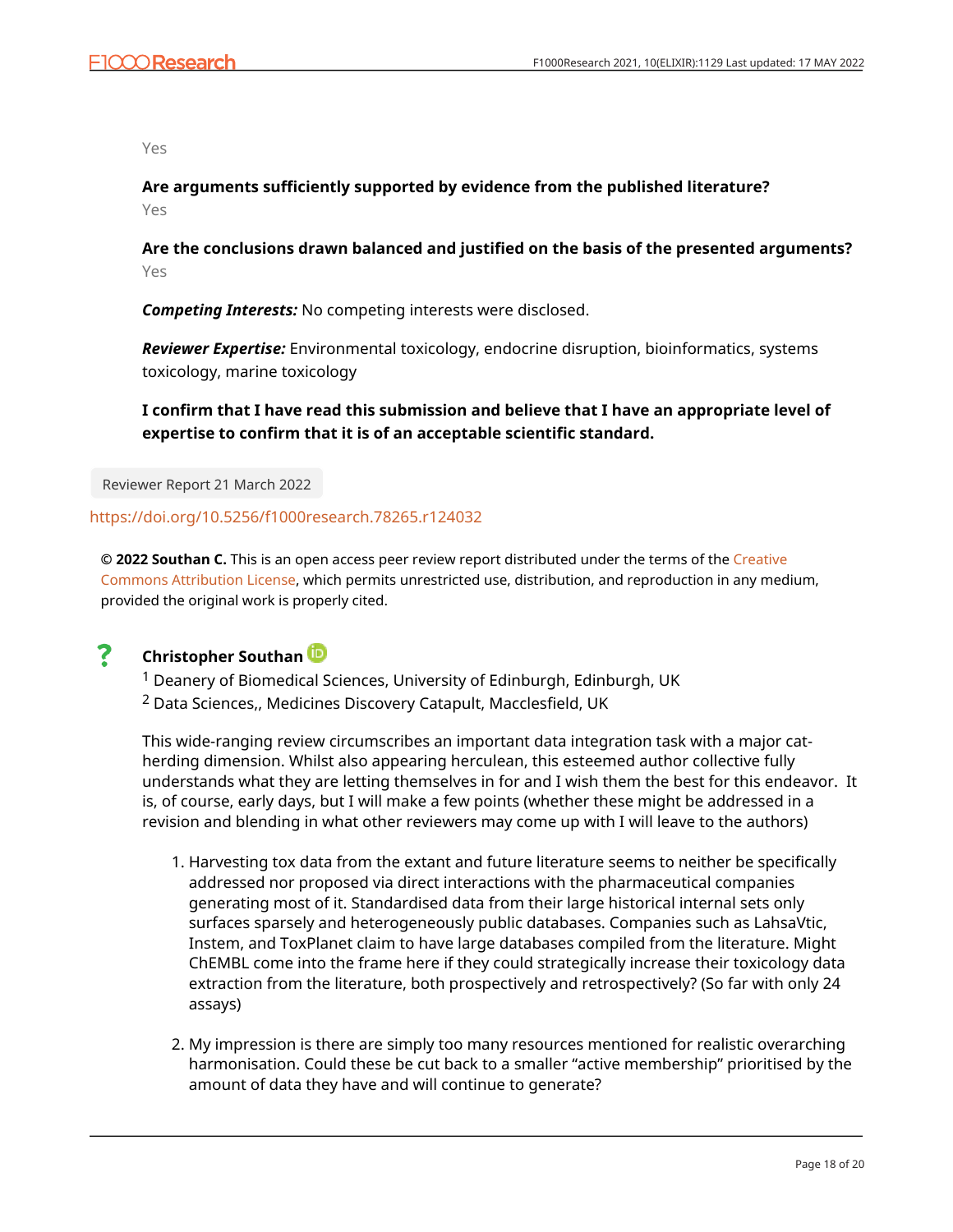- 3. Quote "standardized guidelines for data capture, approaches to integrate and connect across multiple databases". As we know, this is going to be the really tough bit. It needs the major sources to share not only their data schema and metadata indexing but push for a level of convergence. It has to be said that ELIXIR does not have a good record on this. Unless I have missed it, none of the core data resources has made any significant changes in their individual (and often decades-old) data models to really enhance interoperability.
- 4. PubChem has 113,110 compounds from ~ 30 annotation sources (although most relatively small) indexed under "PubChem Compound TOC: Toxicological Information" and toxicologyrelated submitting sources cover over 0.5 million substances. In addition, the term "toxicology" matches 3,774 BioAssays covering 86,068 compounds. This makes PubChem a *de facto* toxicology integration hub. The ELIXIR effort should consolidate and expand this, including where an increase in toxicology curation by ChEMBL could feed into BioAssay and thus become interoperative with the 294,000 biological activity data points already in there.

## **Is the topic of the opinion article discussed accurately in the context of the current literature?**

Yes

**Are all factual statements correct and adequately supported by citations?** Yes

**Are arguments sufficiently supported by evidence from the published literature?** Yes

## **Are the conclusions drawn balanced and justified on the basis of the presented arguments?** Yes

*Competing Interests:* No competing interests were disclosed.

*Reviewer Expertise:* Bioinformatics and cheminformatics (see LinkedIN)

**I confirm that I have read this submission and believe that I have an appropriate level of expertise to confirm that it is of an acceptable scientific standard, however I have significant reservations, as outlined above.**